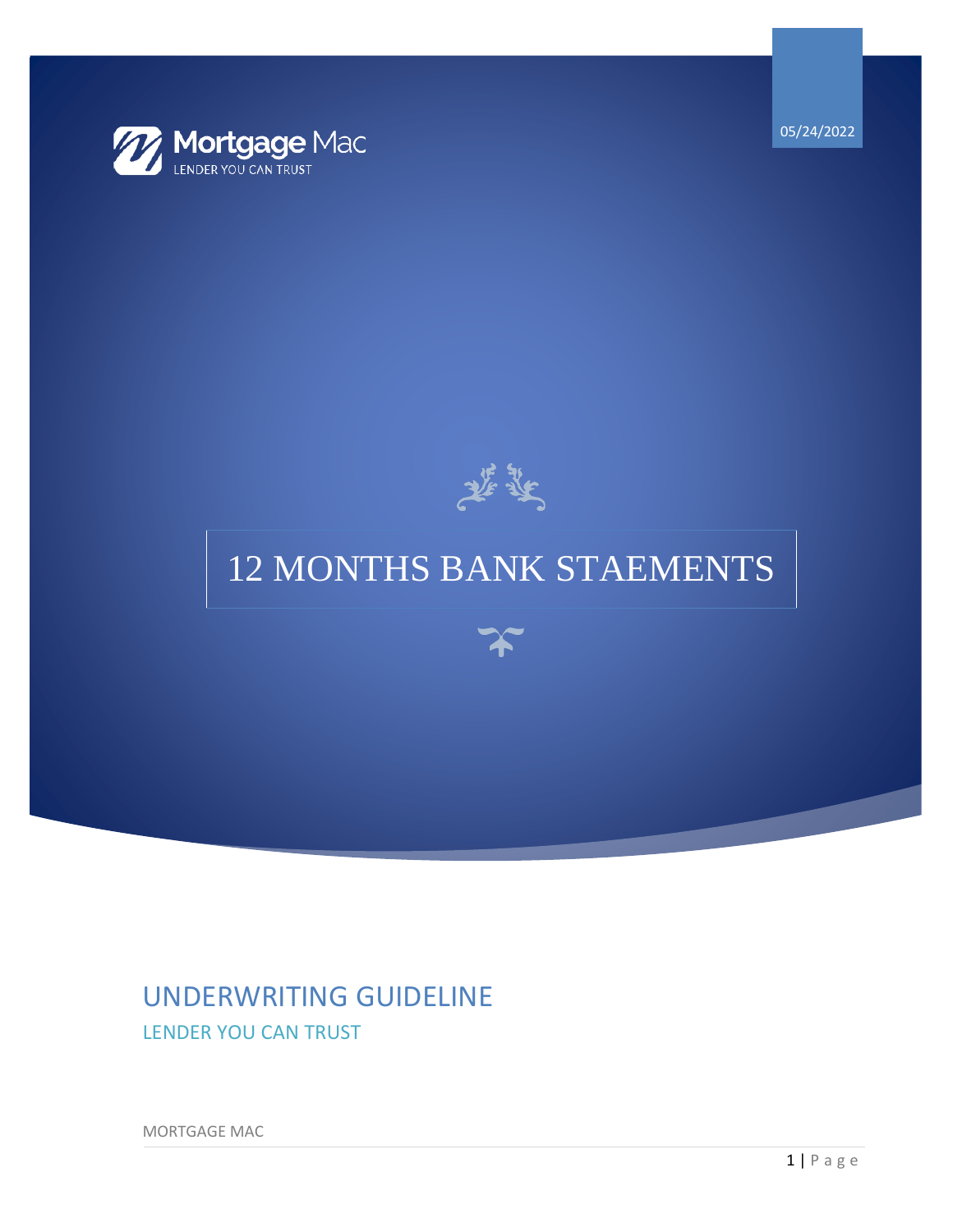## **Table of Contents**

| $\mathbf{1}$ |      |                                                                                                   |  |  |  |  |  |
|--------------|------|---------------------------------------------------------------------------------------------------|--|--|--|--|--|
|              | 1.1  |                                                                                                   |  |  |  |  |  |
|              | 1.2  |                                                                                                   |  |  |  |  |  |
|              | 1.3  |                                                                                                   |  |  |  |  |  |
|              | 1.4  |                                                                                                   |  |  |  |  |  |
|              | 1.5  |                                                                                                   |  |  |  |  |  |
|              | 1.6  |                                                                                                   |  |  |  |  |  |
| 2            |      |                                                                                                   |  |  |  |  |  |
| 3            |      |                                                                                                   |  |  |  |  |  |
| 4            |      |                                                                                                   |  |  |  |  |  |
| 5            |      |                                                                                                   |  |  |  |  |  |
| 6            |      |                                                                                                   |  |  |  |  |  |
| 7            |      |                                                                                                   |  |  |  |  |  |
|              | 7.1  |                                                                                                   |  |  |  |  |  |
|              | 7.2  |                                                                                                   |  |  |  |  |  |
|              | 7.3  |                                                                                                   |  |  |  |  |  |
|              | 7.4  |                                                                                                   |  |  |  |  |  |
|              | 7.5  |                                                                                                   |  |  |  |  |  |
|              | 7.6  |                                                                                                   |  |  |  |  |  |
| 8            |      |                                                                                                   |  |  |  |  |  |
|              | 8.1  |                                                                                                   |  |  |  |  |  |
|              | 8.2  |                                                                                                   |  |  |  |  |  |
|              | 8.3  |                                                                                                   |  |  |  |  |  |
|              | 8.4  |                                                                                                   |  |  |  |  |  |
|              | 8.5  |                                                                                                   |  |  |  |  |  |
| 9            |      |                                                                                                   |  |  |  |  |  |
|              | 9.1  |                                                                                                   |  |  |  |  |  |
|              | 9.2  |                                                                                                   |  |  |  |  |  |
|              | 9.3  |                                                                                                   |  |  |  |  |  |
|              | 9.4  |                                                                                                   |  |  |  |  |  |
|              | 9.5  |                                                                                                   |  |  |  |  |  |
|              | 9.6  |                                                                                                   |  |  |  |  |  |
|              | 9.7  |                                                                                                   |  |  |  |  |  |
|              |      |                                                                                                   |  |  |  |  |  |
|              | 10.1 |                                                                                                   |  |  |  |  |  |
|              |      | Self-employed business license or CPA letter verifying borrower's ownership of business<br>10.1.1 |  |  |  |  |  |
|              |      |                                                                                                   |  |  |  |  |  |
|              |      | 10.1.2                                                                                            |  |  |  |  |  |
|              | 10.2 |                                                                                                   |  |  |  |  |  |
|              |      | 10.2.1                                                                                            |  |  |  |  |  |
|              |      | 10.2.2                                                                                            |  |  |  |  |  |
|              | 10.3 |                                                                                                   |  |  |  |  |  |
|              |      | 10.3.1                                                                                            |  |  |  |  |  |
|              |      |                                                                                                   |  |  |  |  |  |
|              |      | 10.3.2                                                                                            |  |  |  |  |  |
|              | 10.4 |                                                                                                   |  |  |  |  |  |
|              | 10.5 |                                                                                                   |  |  |  |  |  |
|              | 10.6 |                                                                                                   |  |  |  |  |  |
|              | 10.7 |                                                                                                   |  |  |  |  |  |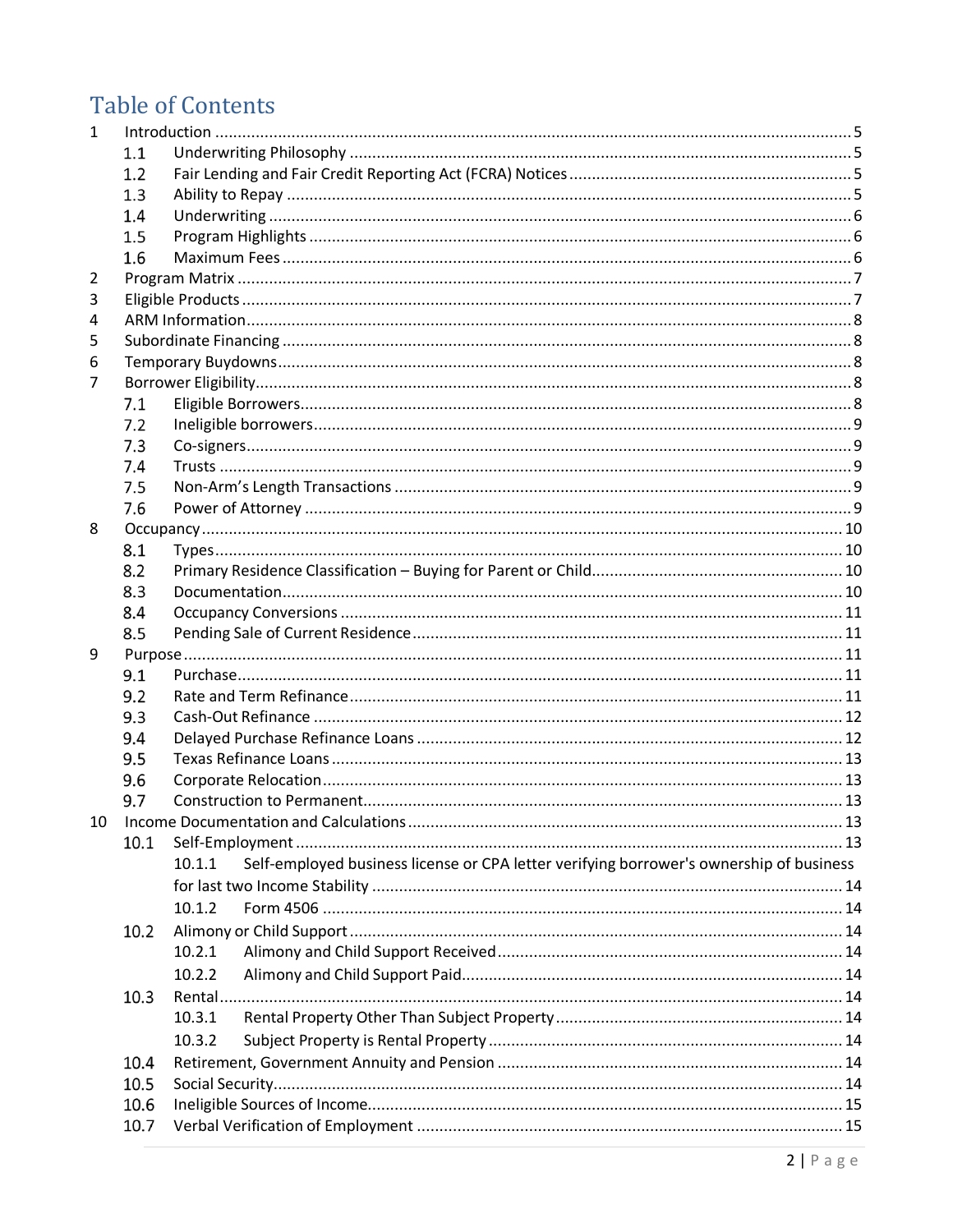| 11 |       |        |  |  |  |  |
|----|-------|--------|--|--|--|--|
|    | 11.1  |        |  |  |  |  |
|    | 11.2  |        |  |  |  |  |
|    | 11.3  |        |  |  |  |  |
|    | 11.4  |        |  |  |  |  |
|    | 11.5  |        |  |  |  |  |
|    | 11.6  |        |  |  |  |  |
| 12 |       |        |  |  |  |  |
|    |       |        |  |  |  |  |
|    | 12.2  |        |  |  |  |  |
|    | 12.3  |        |  |  |  |  |
|    | 12.4  |        |  |  |  |  |
|    | 12.5  |        |  |  |  |  |
|    | 12.6  |        |  |  |  |  |
|    | 12.7  |        |  |  |  |  |
|    | 12.8  |        |  |  |  |  |
|    | 12.9  |        |  |  |  |  |
|    | 12.10 |        |  |  |  |  |
|    |       |        |  |  |  |  |
|    |       |        |  |  |  |  |
| 13 |       |        |  |  |  |  |
|    | 13.1  |        |  |  |  |  |
|    | 13.2  |        |  |  |  |  |
|    | 13.3  |        |  |  |  |  |
|    | 13.4  |        |  |  |  |  |
| 14 |       |        |  |  |  |  |
|    | 14.1  |        |  |  |  |  |
|    |       | 14.1.1 |  |  |  |  |
|    |       | 14.1.2 |  |  |  |  |
|    |       | 14.1.3 |  |  |  |  |
|    |       | 14.1.4 |  |  |  |  |
|    |       | 14.1.5 |  |  |  |  |
|    |       | 14.1.6 |  |  |  |  |
|    |       | 14.1.7 |  |  |  |  |
|    |       | 14.1.8 |  |  |  |  |
|    |       | 14.1.9 |  |  |  |  |
|    | 14.2  |        |  |  |  |  |
|    |       | 14.2.1 |  |  |  |  |
|    |       | 14.2.2 |  |  |  |  |
|    |       | 14.2.3 |  |  |  |  |
|    | 14.3  |        |  |  |  |  |
|    | 14.4  |        |  |  |  |  |
|    |       | 14.4.1 |  |  |  |  |
|    |       | 14.4.2 |  |  |  |  |
|    | 14.5  |        |  |  |  |  |
|    | 14.6  |        |  |  |  |  |
|    | 14.7  |        |  |  |  |  |
|    | 14.8  |        |  |  |  |  |
|    | 14.9  |        |  |  |  |  |
|    |       |        |  |  |  |  |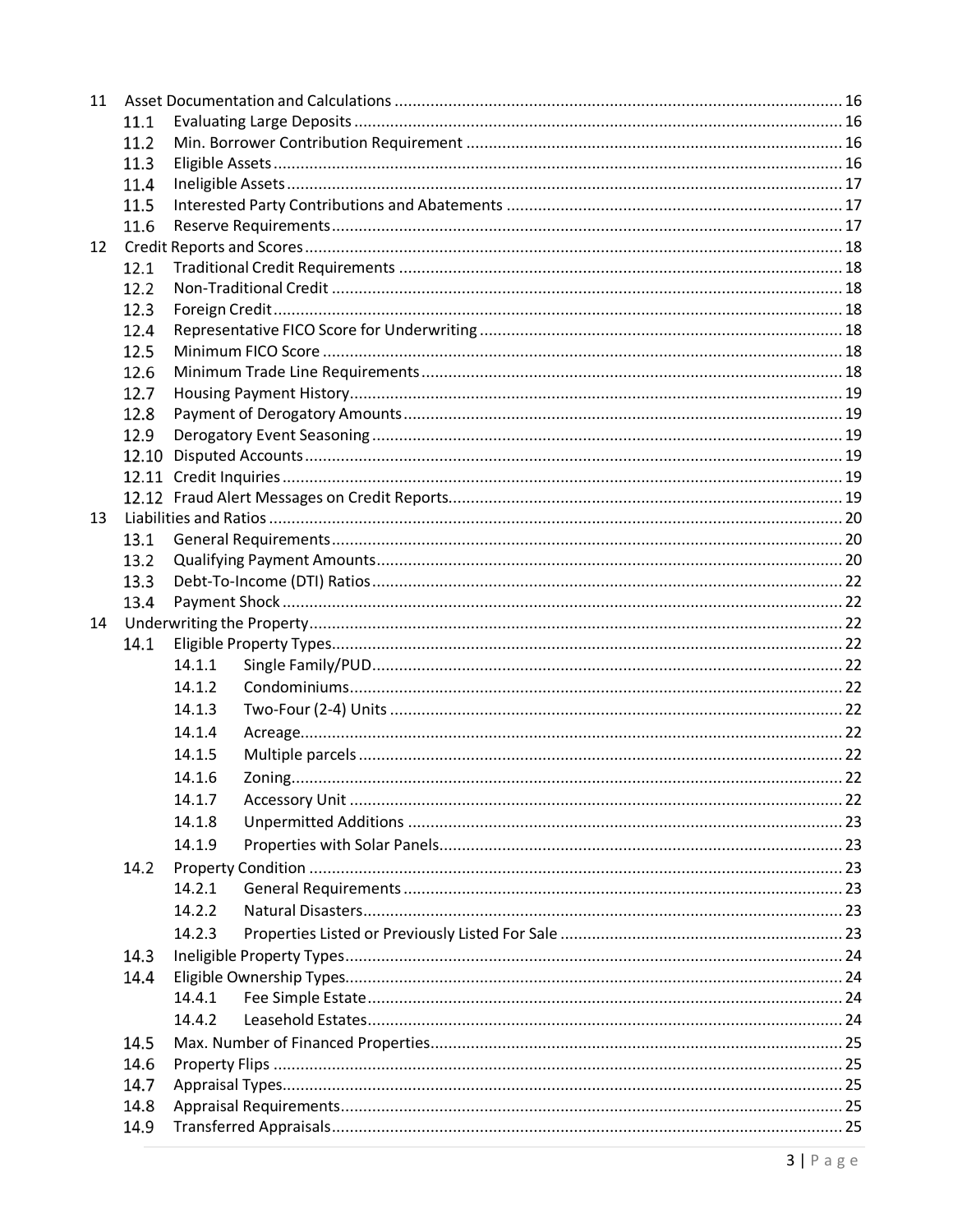|    | 14.10 |         |  |  |  |  |
|----|-------|---------|--|--|--|--|
|    | 14.11 |         |  |  |  |  |
|    |       |         |  |  |  |  |
|    |       |         |  |  |  |  |
|    | 14.14 |         |  |  |  |  |
|    |       | 14.14.1 |  |  |  |  |
|    |       | 14.14.2 |  |  |  |  |
|    |       | 14.14.3 |  |  |  |  |
| 15 |       |         |  |  |  |  |
| 16 |       |         |  |  |  |  |
| 17 |       |         |  |  |  |  |
|    | 17.1  |         |  |  |  |  |
|    | 17.2  |         |  |  |  |  |
|    | 17.3  |         |  |  |  |  |
|    | 17.4  |         |  |  |  |  |
|    | 17.5  |         |  |  |  |  |
|    | 17.6  |         |  |  |  |  |
|    | 17.7  |         |  |  |  |  |
|    | 17.8  |         |  |  |  |  |
|    | 17.9  |         |  |  |  |  |
|    | 17.10 |         |  |  |  |  |
|    | 17.11 |         |  |  |  |  |
|    |       |         |  |  |  |  |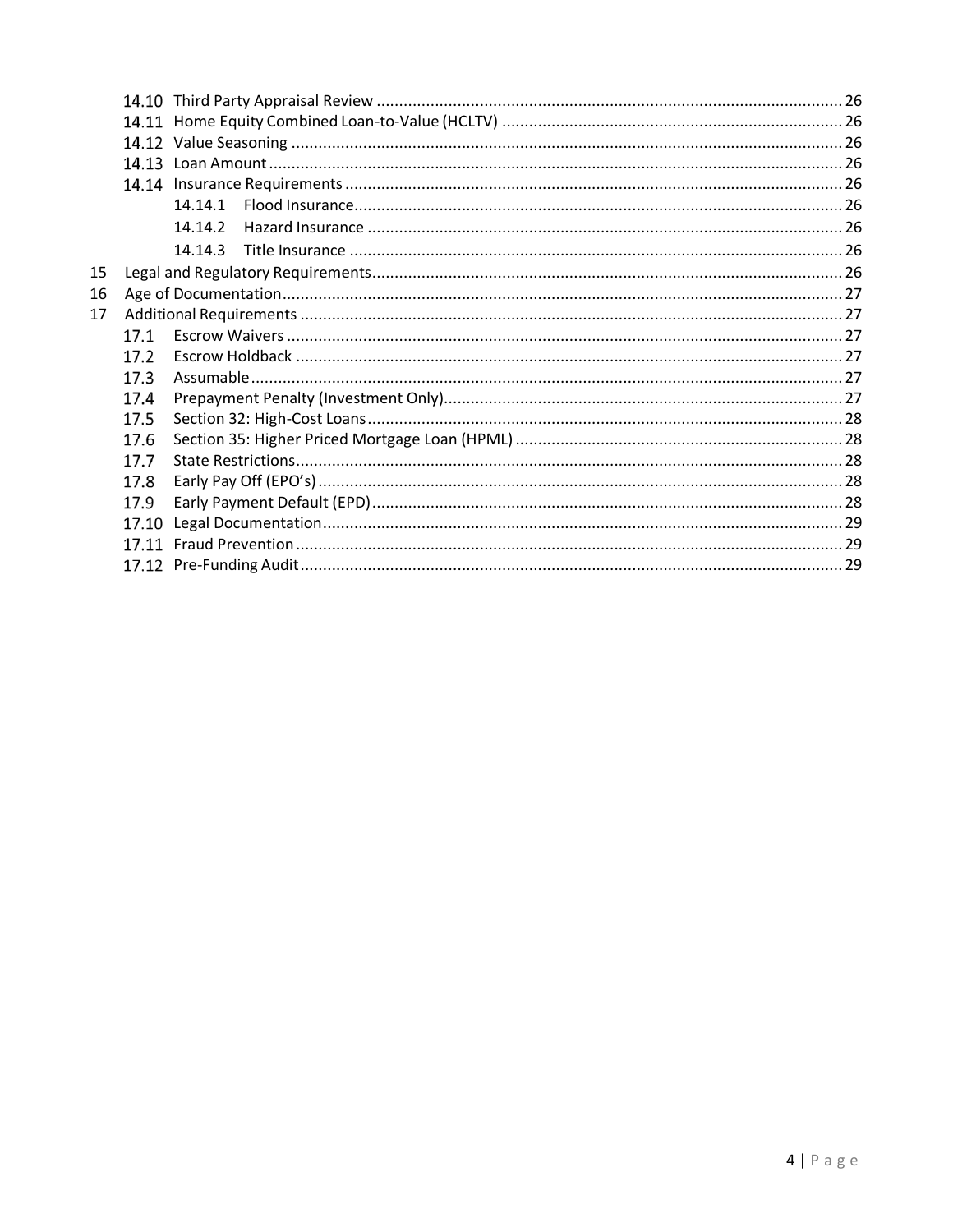## <span id="page-4-1"></span><span id="page-4-0"></span>1 Introduction

## 1.1 Underwriting Philosophy

Mortgage Mac ("MTGMAC") originates loans to borrowers on one- to four-family properties. This section describes the underwriting philosophy and general underwriting guidelines applied to all mortgages during the origination process. MTGMAC reserves the right to modify these underwriting guidelines.

The soundness of a loan is dependent on the applicant's ability to repay the debt, verifiable credit history, and the market value of the property. All property values are supported by appraisal reports completed by appraisers that are licensed or certified in the state where the property is located.

All loans are reviewed by authorized underwriters to ensure the loan file documentation complies with Federal and State regulations, and that all loans are approved or denied based on the underwriting standards and guidelines set forth in this Guide.

Each loan is individually underwritten with professional judgment. MTGMAC's underwriting objective is to remain uninfluenced until the loan analysis is complete, at which a definite decision is rendered. The applicant's past and present payment history, employment and income, assets, liabilities, and property value are all critical factors considered during the underwriting review process. All loans are reviewed for accuracy, credit discrepancies, income contradictions, and misrepresentations during the underwriting process. The loan package must be documented as required for the loan program, and must contain sufficient information to render a knowledgeable decision.

#### <span id="page-4-2"></span> $1.2$ Fair Lending and Fair Credit Reporting Act (FCRA) Notices

It is illegal to discriminate against credit applicants on the basis of race, color, religion, sex, marital status, national origin, ancestry; as well as the conditions, characteristics, or trends in the neighborhood or geographic area surrounding a housing accommodation. MTGMAC is committed to treating all mortgage applicants in a fair and responsible manner in accordance with all applicable federal, state and local fair lending laws and regulations. We expect our approved originators to be equally diligent in conducting their lending in accordance with all applicable fair lending laws and regulations.

The Fair Credit Reporting Act (FCRA) requires that when an application is denied on the basis of information provided by a consumer reporting agency, the applicant must be given notice identifying the consumer reporting agency and include a statement of the applicant's rights under FCRA. If the lender has approved the request and MTGMAC has denied it, the Statement of Denial will be sent directly to the applicant by MTGMAC.

## <span id="page-4-3"></span>1.3 Ability to Repay

MTGMAC is a prime & non-prime mortgage lender that makes loans consistent with the ATR and generally considered to be non-qualified mortgages. MTGMAC. currently has a Full Documentation program that is consistent with the requirements under ATR to utilize "Third-party record[s]" to document income "reasonably and [make a] good faith determination".

Under the eight-point test of ATR, the "Basis for Determination" under § 1026.43(c)(2)(i) is required to consider "[t]he consumer's current or reasonably expected income or assets".

#### **1.3.1 SELF-EMPLOYED BORROWERS**

#### "QUALIFIED USING P&L STATEMENT AND BANK STATEMENTS."

Under the eight-point test of ATR, the "Basis for Determination" under § 1026.43(c)(2)(i) is required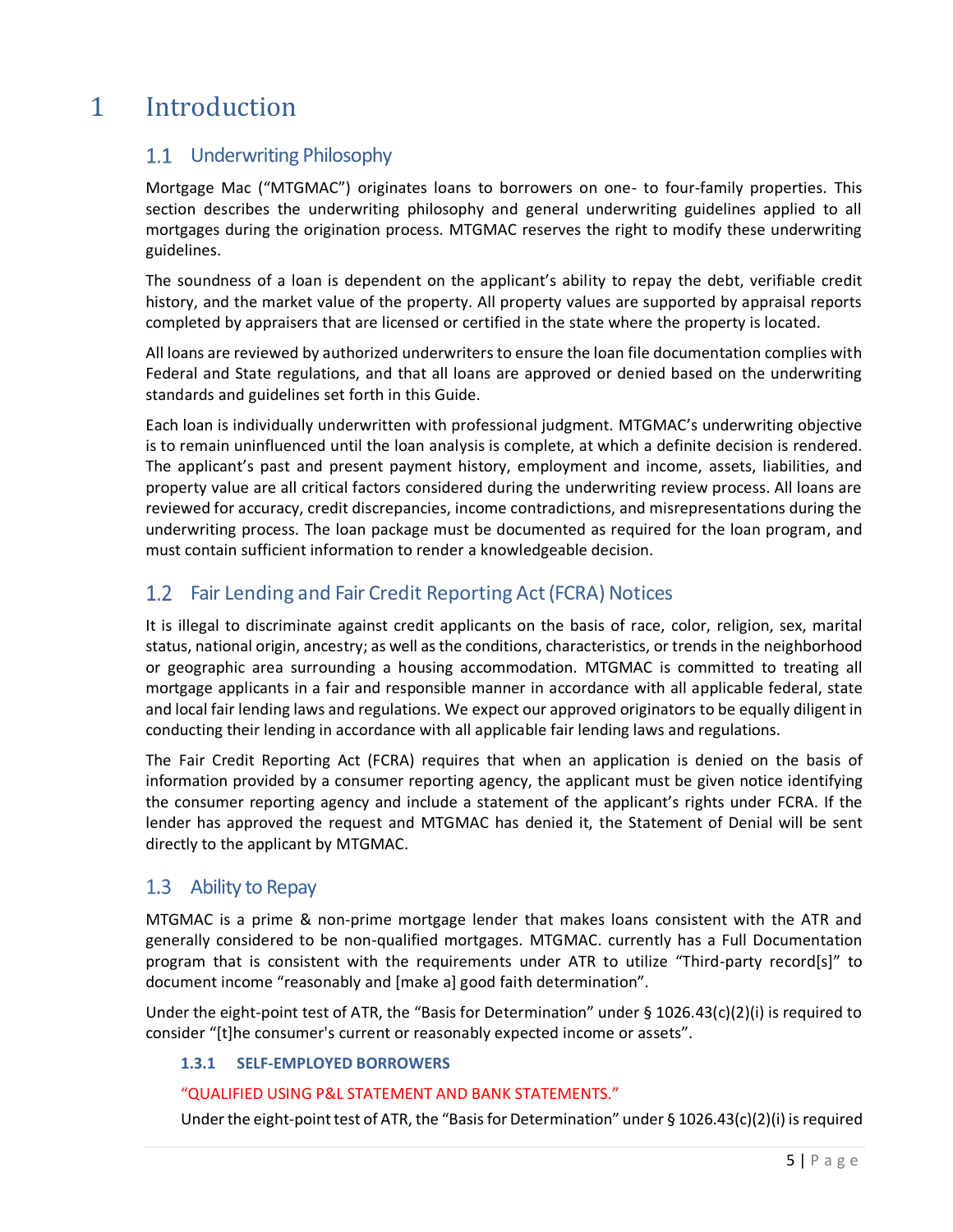to consider "[t]he consumer's current or reasonably expected income or assets".

Specifically, a Bank Statement is a document consistent with  $\S 1026.43(c)(4)(iv)$ :

- (4) VERIFICATION OF INCOME OR ASSETS.
	- (iv) Financial institution records;

Separately, a financial institution, such as a bank or credit union, meets the definition of a Third-Party Record in [§ 1026.43\(b\)\(13\)\(i\):](https://www.law.cornell.edu/cfr/text/12/1026.43)

(B) DEFINITIONS. FOR PURPOSES OF THIS SECTION:

(13) THIRD-PARTY RECORD MEANS:

(i) A document or other record prepared or reviewed by an appropriate person other than the consumer, the creditor, or the mortgage broker, as defined in  $\S$  1026.36(a)(2), or an agent of the creditor or mortgage broker.

#### **OFFICIAL INTERPRETATION TO 43(b)(13)(i):**

#### REVIEWED RECORD.

"Under  $\S$  1026.43(b)(13)(i), a third-party record includes a document or other record prepared by the consumer, the creditor, the mortgage broker, or the creditor's or mortgage broker's agent, if the record is reviewed by an appropriate third party. For example, a profit-and-loss statement prepared by a self-employed consumer and reviewed by a third-party accountant is a third-party record under [§ 1026.43\(b\)\(13\)\(i\).](https://www.law.cornell.edu/cfr/text/12/1026.43) In contrast, a profit-and-loss statement prepared by a selfemployed consumer and reviewed by the consumer's non-accountant spouse is not a third-party record under [§ 1026.43\(b\)\(13\)\(i\)](https://www.law.cornell.edu/cfr/text/12/1026.43)."

Whereas  $\frac{6}{9}$  [1026.43\(c\)\(1\)](https://www.law.cornell.edu/cfr/text/12/1026.43) requires the consideration of ATR to be make a "good faith determination", MTGMAC finds that this Program is compliant under:

#### **OFFICIAL INTERPRETATION TO** [§ 1026.43\(c\)\(1\)](https://www.law.cornell.edu/cfr/text/12/1026.43)

(C) REPAYMENT ABILITY

(1) GENERAL REQUIREMENT. A creditor shall not make a loan that is a covered transaction unless the creditor makes a reasonable and good faith determination at or before consummation that the consumer will have a reasonable ability to repay the loan according to its terms.

## <span id="page-5-0"></span>1.4 Underwriting

All loans must be manually underwritten.

### <span id="page-5-1"></span>1.5 Program Highlights

- Self-employed borrowers are qualified using 12 months Bank statements.
- Assets must be traditionally documented
- Minimum to maximum loan amount of  $$75,000$  to  $$3,000,000$
- <span id="page-5-2"></span>Credit scores as low as 660

### Maximum Fees

MTGMAC will not purchase any loan where the total combined Lender Fees and Broker Fees exceed 5.00% of the gross loan amount for loan requests or the maximum allowed under applicable state laws and predatory lending practices. Non-grossed up third-party fees are not included.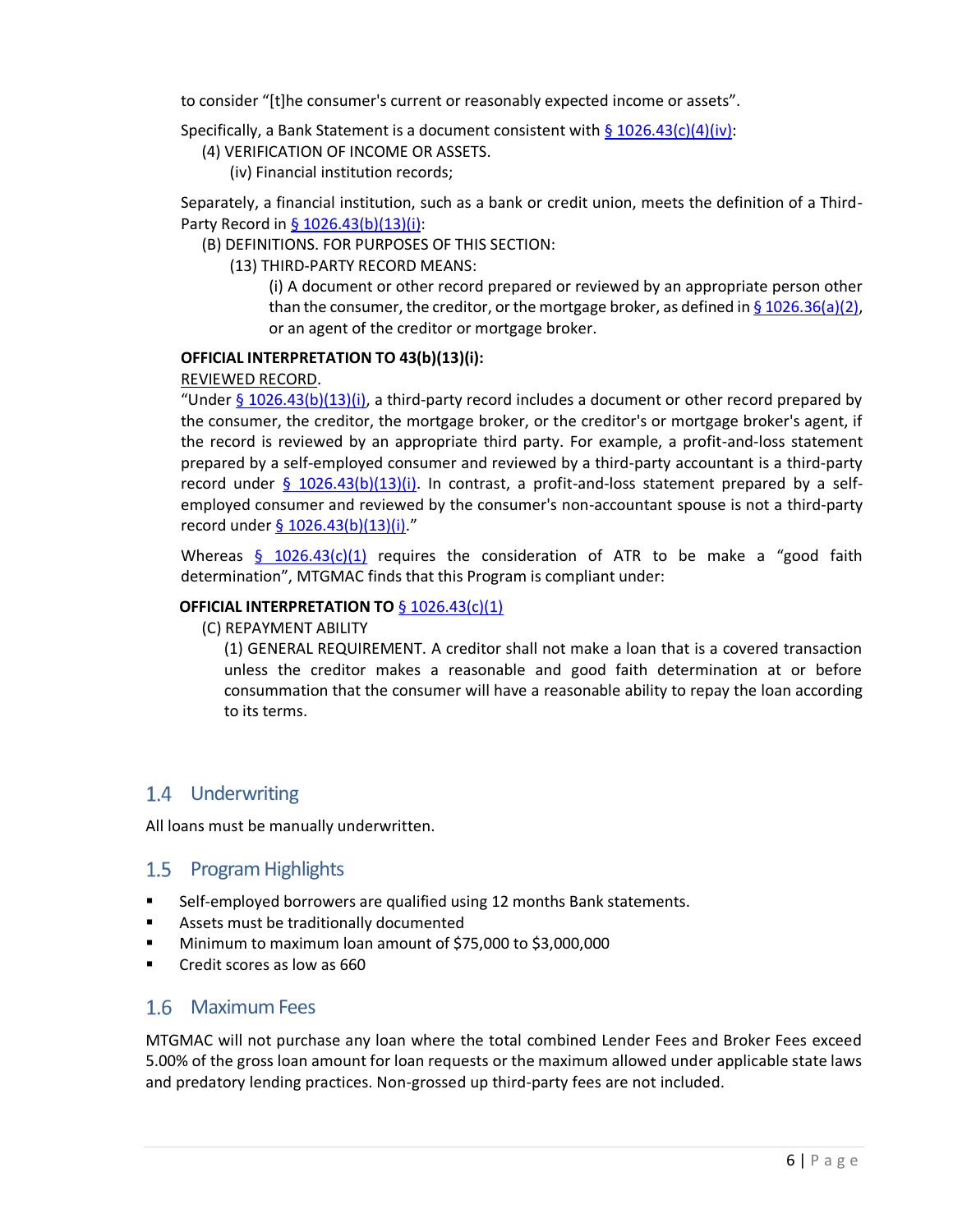## <span id="page-6-0"></span>2 Program Matrix

| PURCHASE & RATE/TERM REFINANCE           |                            |                  |                     |                              |           |              |  |  |
|------------------------------------------|----------------------------|------------------|---------------------|------------------------------|-----------|--------------|--|--|
| PRIMARY RESIDENCE & 2ND HOME             |                            |                  |                     |                              |           |              |  |  |
| Property Type                            |                            | Max. Loan amount |                     | Max. LTV/CLTV/HCLTV          |           | Min. FICO    |  |  |
|                                          |                            | \$1,250,000      |                     | 80%                          |           | 700          |  |  |
| 1-4 Units                                |                            | \$1,250,000      |                     | 75%                          |           | 660          |  |  |
|                                          |                            | \$2,000,000      |                     | 70%                          |           | 680          |  |  |
|                                          |                            | \$3,000,000      |                     | 65%                          |           | 680          |  |  |
| <b>INVESTMENT PROPERTY</b>               |                            |                  |                     |                              |           |              |  |  |
| Property Type                            |                            | Max. Loan amount |                     | Max. LTV/CLTV/HCLTV          |           | Min. FICO    |  |  |
|                                          |                            | \$1,250,000      |                     | 70%                          |           | 680          |  |  |
| 1-4 Units                                |                            | \$1,750,000      |                     | 65%                          |           | 700          |  |  |
|                                          |                            | \$3,000,000      |                     | 60%                          |           | 700          |  |  |
| <b>CASH-OUT REFINANCE</b>                |                            |                  |                     |                              |           |              |  |  |
|                                          |                            |                  |                     | PRIMARY RESIDENCE & 2ND HOME |           |              |  |  |
| <b>Property Type</b>                     |                            | Max. Loan amount |                     | Max. LTV/CLTV/HCLTV          | Min. FICO | Max Cash-Out |  |  |
|                                          | \$1,500,000<br>\$2,000,000 |                  | 70%                 |                              | 680       | Unlimited    |  |  |
| 1-4 Units                                |                            |                  | 65%                 |                              | 680       | Unlimited    |  |  |
|                                          | \$3,000,000                |                  | 60%                 |                              | 680       | Unlimited    |  |  |
| <b>INVESTMENT PROPERTY</b>               |                            |                  |                     |                              |           |              |  |  |
| Max. Loan amount<br><b>Property Type</b> |                            |                  | Max. LTV/CLTV/HCLTV |                              | Min. FICO | Max Cash-Out |  |  |
|                                          | \$1,250,000                |                  | 65%                 |                              | 680       | Unlimited    |  |  |
| 1-4 Units                                | \$1,750,000                |                  | 60%                 |                              | 700       | Unlimited    |  |  |
|                                          | \$3,000,000                |                  |                     | 50%                          | 700       | Unlimited    |  |  |

■ Minimum to maximum loan amount of \$75,000 to \$3,000,000

■ Maximum loan amount for Second Home is \$2,500,000

## <span id="page-6-1"></span>3 Eligible Products

- 30 Year Fully Amortizing Fixed Rate
- 7/6 Fully Amortizing SOFR ARM
- 7/6 Interest-Only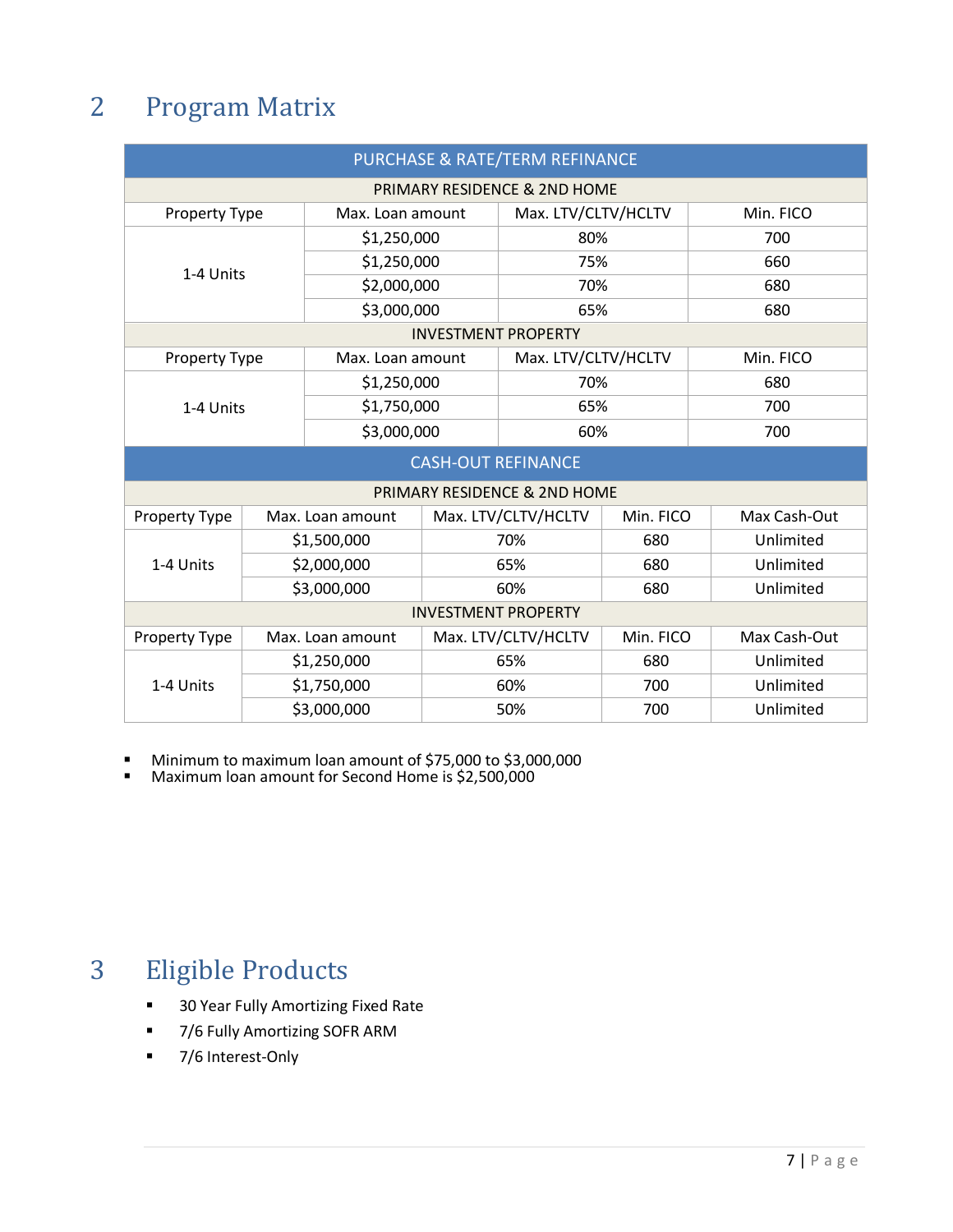## <span id="page-7-0"></span>4 ARM Information

#### **FULLY AMORTIZING**

Qualifying Ratios are based on PITI payment with the principal and interest payments amortized over the loan term.

- 7/6 SOFR:
	- Qualifying rate: Qualify borrower(s) at the greater of the fully-indexed rate or Note Rate
	- INDEX: 30-Day Avg SOFR
	- MARGIN: 4.000
	- CAPS: 5/1/5

#### **INTEREST-ONLY**

Qualifying Ratios are based on PITI payment with the principal and interest payments amortized over the scheduled remaining loan term at the time of recast after the interest only period has expired.

- **7/6 SOFR** 
	- Qualifying rate (All Doc Types): qualify borrower(s) at the greater of the fully-indexed rate or Note Rate
	- Interest-Only Period: 10 Year Interest-Only Period followed by 20 Year Amortization

## <span id="page-7-1"></span>5 Subordinate Financing

Purchase loans with new subordinate financing are permitted.

Secondary financing must be institutional. Lenders must employ reasonable underwriting policies and procedures designed to determine whether the borrower has applied for another credit transaction secured by the same dwelling. Existing secondary financing must be subordinated and recorded or refinanced. HELOC CLTV must be calculated at the maximum available line amount unless the borrower can provide documentation that the line of credit is past its draw period.

## <span id="page-7-2"></span>6 Temporary Buydowns

Temporary interest rate buydowns are not permitted.

## <span id="page-7-4"></span><span id="page-7-3"></span>7 Borrower Eligibility

## 7.1 Eligible Borrowers

- U.S. Citizen / Permanent Resident Alien
	- All US citizens and Permanent Resident Aliens are eligible provided that the borrower must be a natural person.
- Non-Permanent Resident Alien
	- Non-Permanent Resident Aliens must have an EAD card with a minimum of 90 days remaining at the time of funding. EAD card(s) with 30-89 days remaining will require evidence of the extension application. EAD card(s) with less than 30 days remaining without renewed status is not eligible.
- **■** First-Time Homebuyer

First Time Home Buyer is defined as a borrower who had no ownership interest (sole or joint) in a residential property during the three-year period preceding the date of the purchase of the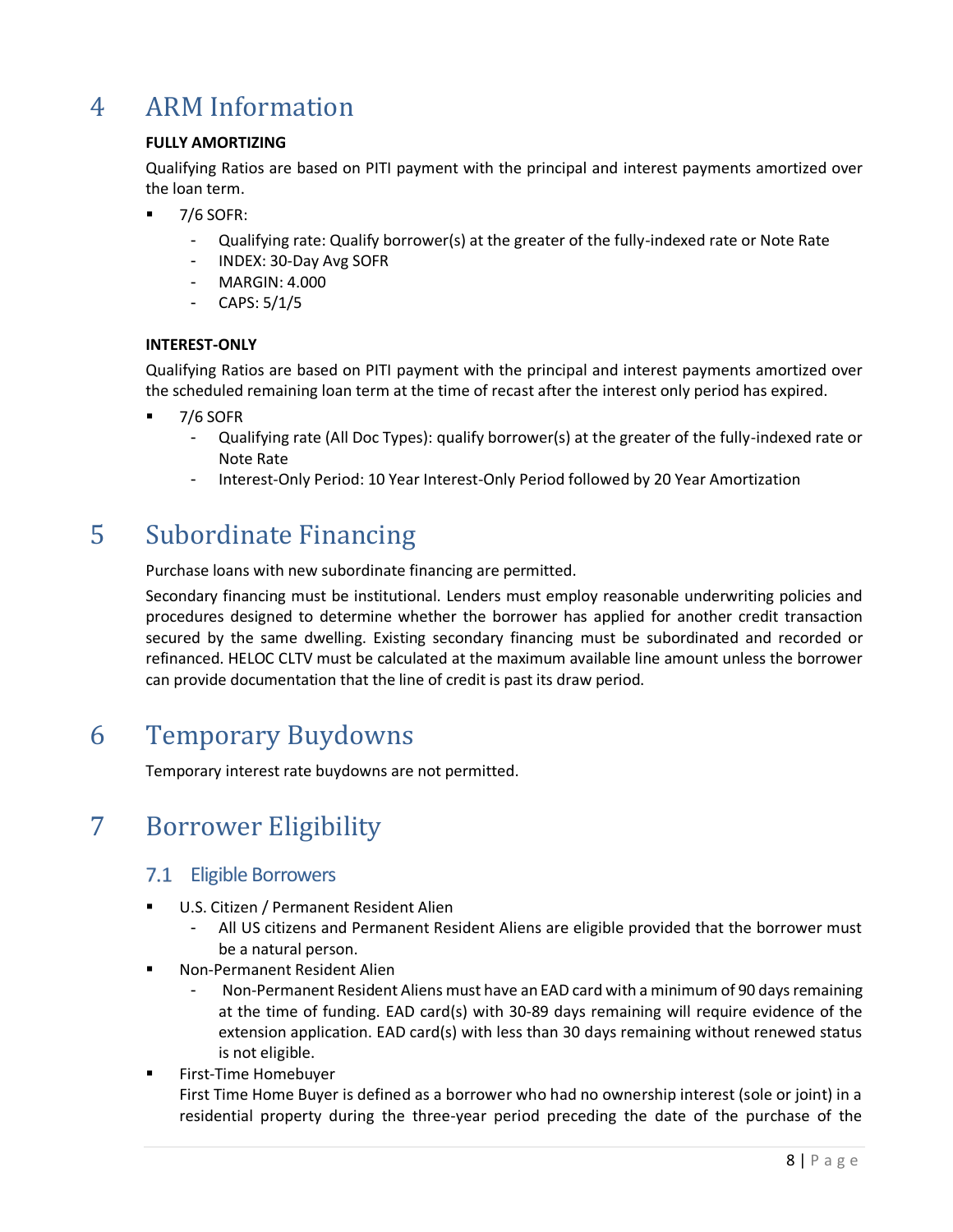security property. There is no prior rental requirement. However, if the borrower has rent or mortgage history, it must meet credit requirements.

Refer to [Section 12.6](#page-18-0) Housing Payment History

### <span id="page-8-0"></span>7.2 Ineligible borrowers

- Foreign Nationals
- Non-occupant co-borrowers
- Applicants possessing diplomatic immunity
- Borrowers from OFAC sanctioned countries
- Politically exposed borrowers
- Any material parties (company or individual) to transaction listed on HUD's Limited Denial of Participation (LDP) list, the federal General Services Administrative (GSA) Excluded Party list or any other exclusionary list

## <span id="page-8-1"></span>7.3 Co-signers

An occupant co-borrower (who is obligated on the note) who does not have an ownership interest (not an owner of record on title) is permitted.

## <span id="page-8-2"></span>7.4 Trusts

Revocable Living Trusts are a permitted borrower if the trust complies with Fannie Mae or Freddie Mac criteria. Irrevocable trusts are not eligible.

- Title insurance policy must state that title to the security property is vested in the trustee(s) of the inter vivos revocable trust
- The title insurance policy may not list any exceptions with respect to the trustee(s) holding title to the security property or to the trust
- Title to the security property is vested solely in the trustee(s) of the inter vivos revocable trust, jointly in the trustee(s) of the inter vivos revocable trust and in the name(s) of the individual borrower(s), or in the trustee(s) of more than one inter vivos revocable trust

## <span id="page-8-3"></span>7.5 Non-Arm's Length Transactions

A non-arm's length purchase transaction occurs when there is a direct relationship or business affiliation (family, employer, employee, etc.) between the borrower and another party (including but not limited to the seller, real estate broker, loan originator, builder, appraiser, closing agent, etc.).

A non-arm's length purchase transaction is only allowed as a primary residence. Reasonable explanation of the non-arm's length transactions is required if not already included in the file.

Non-arm's length transactions generally carry a higher risk and must be carefully analyzed for concealed credits, cash paid outside of escrow, double escrows, and/or other unacceptable lending criteria. The down payment must be fully sourced and adequately documented.

### <span id="page-8-4"></span>7.6 Power of Attorney

A power of attorney is allowed per FNMA guidelines (See FNMA B8-5-06).

Except as otherwise required by applicable law, or unless they are the borrower's relative (or a person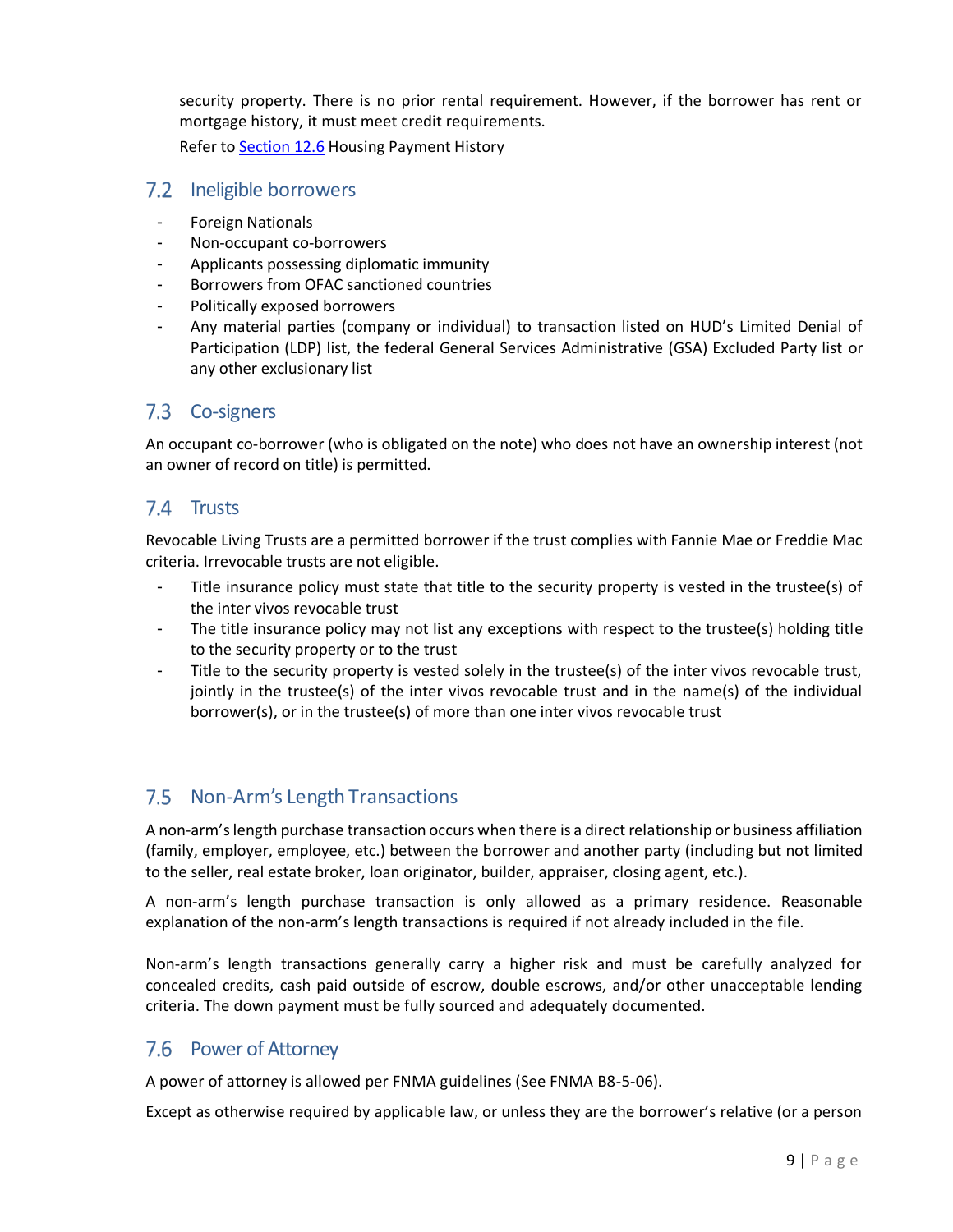who is a fiancé, fiancée, or domestic partner of the borrower), none of the following persons connected to the transaction shall sign the security instrument or note as the attorney-in-fact or agent under a power of attorney:

- The lender
- Any affiliate of the lender
- Any employee of the lender or any other affiliate of the lender
- The loan originator
- The employer of the loan originator
- Any employee of the employer of the loan originator
- The title insurance company providing the title insurance policy or any affiliate of such title insurance company (including, but not limited to, the title agency closing the loan), or any employee of either such title insurance company or any such affiliate
- Any real estate agent that has a financial interest in the transaction or any person affiliated with such real estate agent

Power of Attorney is not allowed for Investment Properties and/or Cash-Out Transactions.

## <span id="page-9-1"></span><span id="page-9-0"></span>8 Occupancy

### 8.1 Types

Occupancy is determined in accordance with the borrower's intent at the time of loan closing. The following occupancy types are permitted subject to LTV and FICO restrictions:

- **■** Primary Residence
- Second Home
- Non-Owner Occupied

Refer to the applicable program eligibility matrix for the specific guidelines in [Section 2.](#page-6-0)

Shared equity arrangements, where there is both an owner-occupant and an owner non-occupant investor, are not eligible.

### <span id="page-9-2"></span>8.2 Primary Residence Classification – Buying for Parent or Child

For loan amounts up to \$650,000, MTGMAC will classify the loan as a primary residence when the subject property is purchased by the borrower for their parent or adult child in the following limited instances:

- Borrower is buying for their parent who is unable to work or does not have sufficient income to qualify
- Borrower is buying for their adult child who is physically handicapped or developmentally disabled, and the child is unable to work or does not have sufficient income to qualify

### <span id="page-9-3"></span>8.3 Documentation

Occupancy must be consistent with and supported by documentation in the file. When circumstances arise that raise questions about the borrowers' intent to occupy the property as a primary residence, the originator should confirm occupancy and include the confirmation in the file. Circumstances that raise questions include:

- Borrower is employed a long distance from the intended primary residence
- The size of the proposed residence is inconsistent with the size of the borrower's family and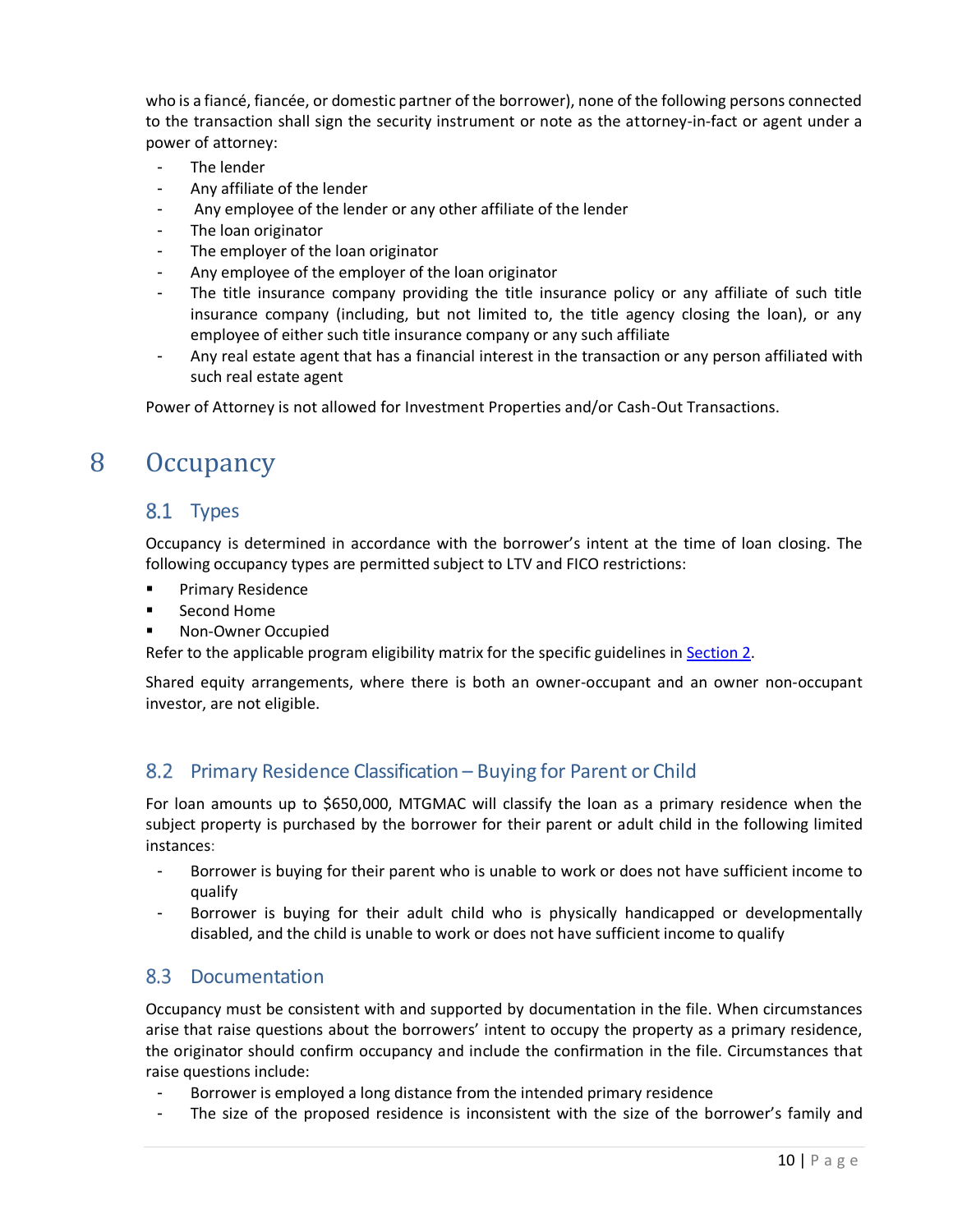number of dependents

- Borrower already owns a primary residence near the subject property and is intending to retain it (as a rental or second home) rather than sell it
- The proposed primary residence is near the existing primary residence but the new residence is not worth materially more than, or is worth less than, the existing residence
- Borrower is currently purchasing another property, or has done so in the last 12 months
- <span id="page-10-5"></span>Borrower is in the business of "flipping" homes

The occupancy indicated on the borrower's signed application is sufficient to document that the borrower intends to occupy the property as a primary residence. Occupancy as primary residence should occur within 60 days of closing

## <span id="page-10-0"></span>8.4 Occupancy Conversions

When a borrower purchases a new property, this may cause the occupancy of an existing owned property ("departure residence") to change. There are legitimate reasons that lead to an occupancy change for a departure residence, but misrepresentations regarding intent to occupy present elevated risk. Most often, misrepresentation involves the misstated intent to convert a departure residence to a rental and occupy the new property as a primary residence.

Because of the elevated risk, MTGMAC applies the restrictions described below when a departure residence will be or recently converted to a rental or second home.

For the purpose of this policy, a recent conversion which occurred within the last 60-days must show a signed lease agreement and a bank statement showing the deposit of the security check and/or rental payment(s).

## <span id="page-10-1"></span>8.5 Pending Sale of Current Residence

If the departure residence is pending sale rather than being converted, then the following requirements must be satisfied:

- The PITIA on the departure residence must be included in the qualifying ratios unless there is either:
	- An executed sales contract with financing contingencies removed
	- An executed buyout agreement as part of an employer relocation plan (the program qualifying for the relocation discount as defined i[n Section](#page-12-1) 9.6) where the employer/relocation company are responsible for the outstanding mortgages on the property pending sale

## <span id="page-10-3"></span><span id="page-10-2"></span>9 Purpose

### 9.1 Purchase

Refer to [Section](#page-8-3) 7.5 for purchase restrictions related to non-arm's length transactions.

### <span id="page-10-4"></span>9.2 Rate and Term Refinance

To qualify for a rate and term refinance, the following requirements must be satisfied:

- One of the following requirements must be satisfied:
	- At least one borrower on the new loan must be on title. If the property is primary residence or second home, the borrower on title must have resided in the subject property for 6 or more months immediately preceding the application date (if the property was purchased within 6 months, 6 months seasoning may be waived)
	- At least one borrower on the new loan must have inherited the property or legally awarded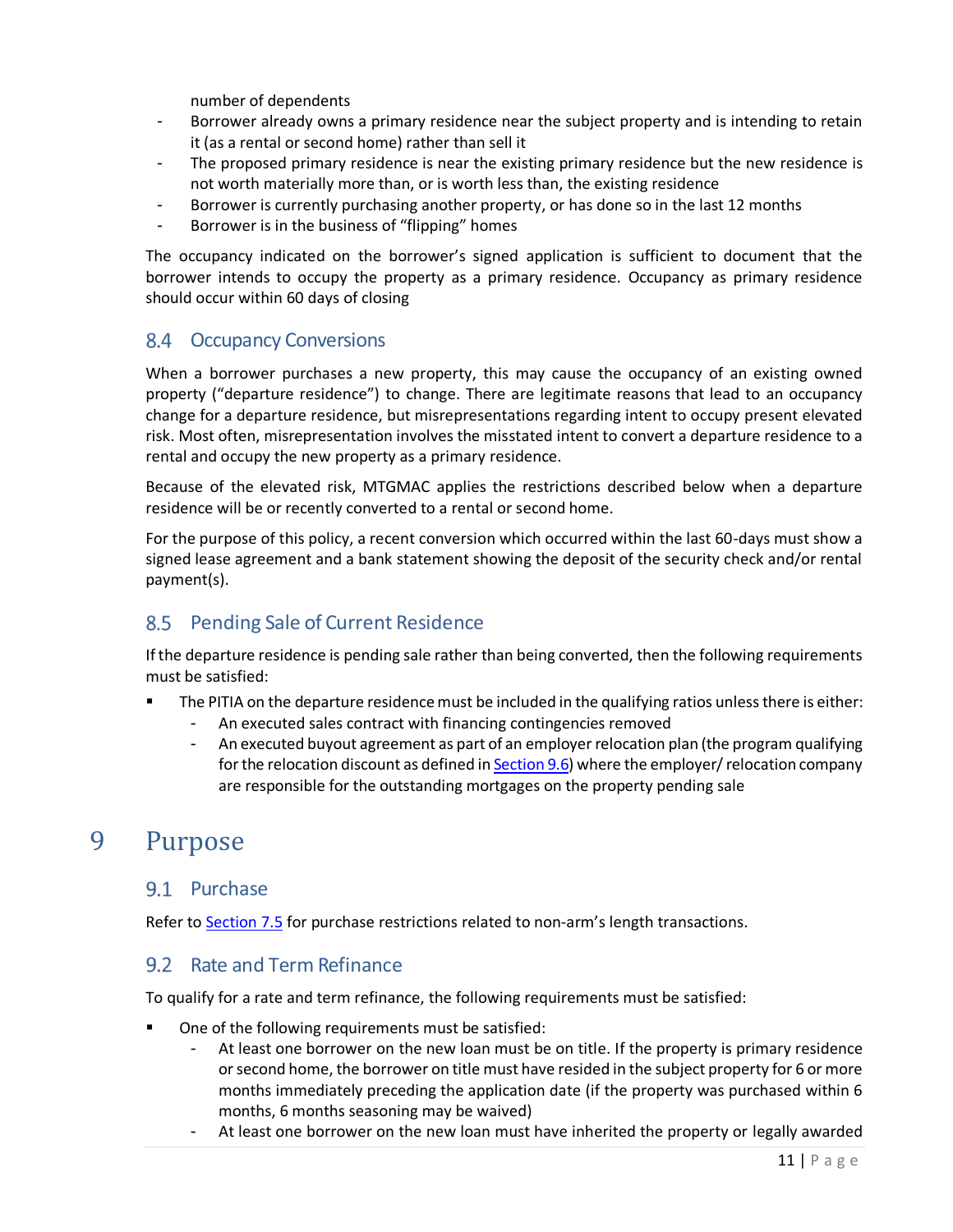the property through divorce, separation, or dissolution of a domestic partnership

- Cash back to the borrower is limited to the lesser of \$2,000 or 2% of the new loan amount. The borrower may not have taken cash-out (similarly defined) within the last 6 months of the new loan closing date (via either a first or subordinate lien).
- **The new loan proceeds may only be used for one or more of the following reasons:** 
	- Paying off the existing first lien
	- Paying off subordinate liens used entirely to purchase the property
	- Paying off non-purchase-money subordinate liens seasoned for at least 12 months prior to the loan application date and for HELOC with total draws during the 12 months preceding the application date not in excess of \$3,000
	- Paying an individual who has been a joint owner for at least 12 months prior to the application date for their interest in the property pursuant to a written agreement such as divorce, separation, dissolution, of domestic partnership, and etc. (12-month requirement does not apply in the case of inheritance)
	- Paying reasonable and customary financing costs/closing costs/prepaids (consistent with the GSE's definition of permissible expenses)
	- Paying off Property Assessed Clean energy (PACE) obligations. A PACE obligation includes any energy retrofit obligation used to finance energy conservation improvements that is repaid through a property tax assessment
- The following requirements of [Section 14.2.3](#page-22-5) must also be satisfied:
	- The subject property may not currently be listed For Sale, and must have been taken off the market on or before the application date
	- If the subject property was listed For Sale within 6 months prior to the application date, the documentation must include a signed statement from the borrowers indicating their intent to retain the property

## <span id="page-11-0"></span>9.3 Cash-Out Refinance

Any refinance that does not meet the rate and term refinance requirements will be considered a cashout for guideline interpretation purposes. The following requirements must also be satisfied:

- The subject property may not have been listed For Sale in the last 6 months prior to the application date, and the documentation must include a signed statement from the borrowers indicating their intent to retain the property.
- **The property must have been purchased by the borrower at least six months prior to the loan Note** date for new financing except on delayed financing guidelines.

## <span id="page-11-1"></span>9.4 Delayed Purchase Refinance Loans

Defined as the refinance of a property purchased by the borrower with cash within 6 months of loan application. Transaction is eligible if it meets the following criteria:

- Underwritten as a rate & term refinance
- Primary residence
- Obtain HUD-1 from original purchase
- Document that the purchase funds were from the borrower's own funds, and that there was not any borrowing, gifts or shared funds
- Funds secured by a pledged asset or retirement account are not considered to be from the borrower's own funds and must be considered a cash out transaction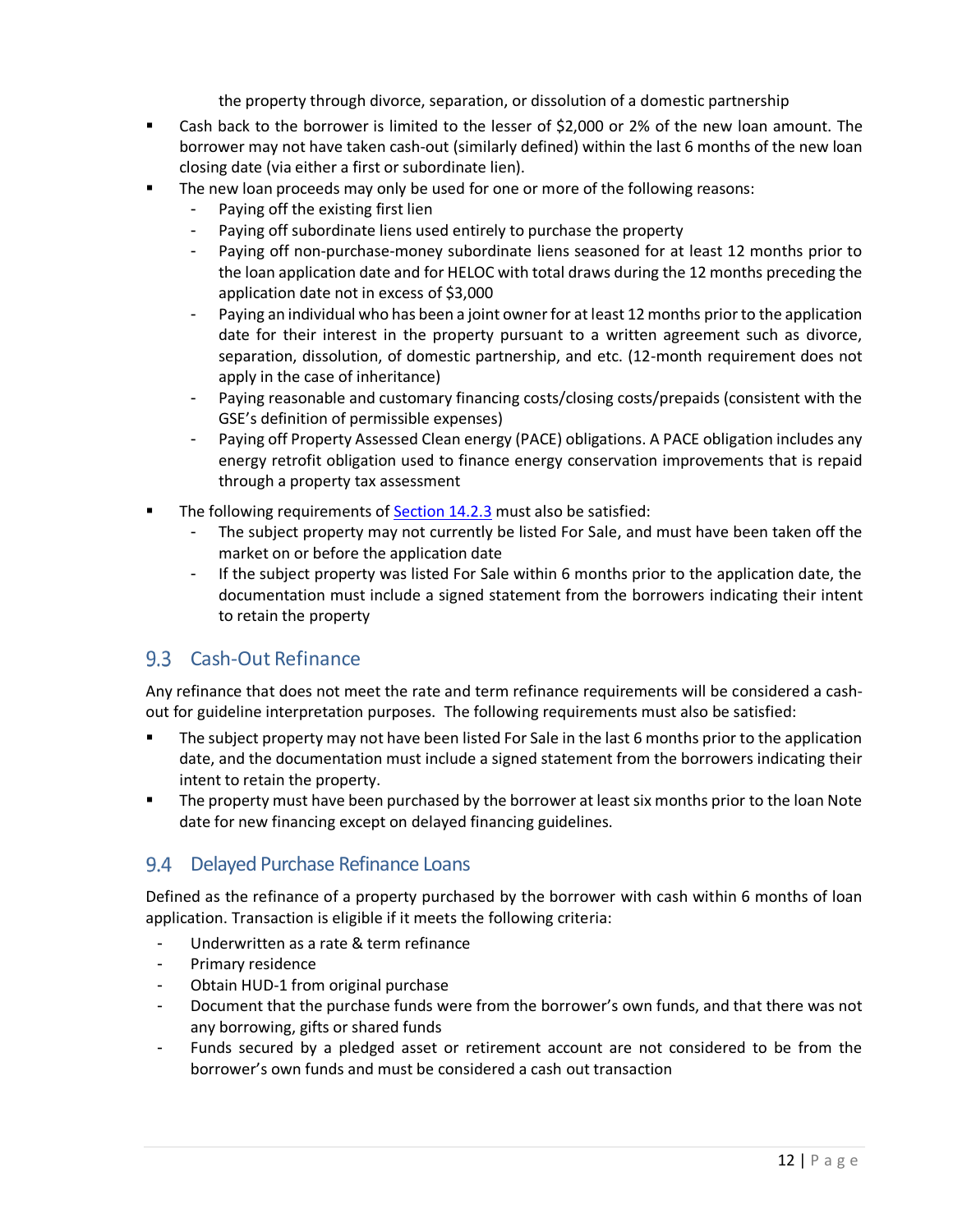## <span id="page-12-0"></span>9.5 Texas Refinance Loans

All refinance loans in Texas will be evaluated against the criteria outlined in our Conventional Underwriting Guidelines. Texas Refinances section to determine if the loan must be originated under the requirements of Section 50(a)(6) of the Texas Constitution. Texas refinance loans that must close under Section 50(a)(6) requirements are not eligible.

## <span id="page-12-1"></span>9.6 Corporate Relocation

MTGMAC does not have any special guidelines applicable to borrowers with employer assisted relocations. Standard underwriting guidelines apply.

MTGMAC may offer a borrower participating in an employer-sponsored corporate relocation program a pricing benefit (refer to the rate card for details) provided all of the following conditions are satisfied:

- The borrower is a new or transferred employee purchasing a primary residence.
- **•** The borrower is participating in a formal program sponsored by the borrower's employer (or agent) evidenced by a copy of the relocation agreement and/or other documentation detailing the nature and amount of the employer's contribution.
- The employer's contribution must be used for closing costs (on property being purchased and/or sold), discount points, below-market bridge-loan financing, ongoing subsidy payments related to cost differences, moving expenses, or other expenses related to the relocation.

Refer to [Section](#page-10-1) 8.5 Pending Sale of Current Residence for additional details on qualifying a borrower participating in an employer-sponsored corporate relocation program.

## <span id="page-12-2"></span>9.7 Construction to Permanent

Ineligible

## <span id="page-12-4"></span><span id="page-12-3"></span>10 Income Documentation and Calculations

## 10.1 Self-Employment

Self-employed borrowers are defined as those individuals who have 25% or greater ownership interest or receive a 1099 statement to document income.

The borrower's proportionate share of income or loss is based on the borrower's (shareholder) percentage of stock ownership in the business as shown on CPA letter.

- 12 Months personal or business bank statements.
- Calculation:
	- Borrower will be qualified based on the net income shown in the P&L Statements.
	- Bank Statements: 50% of the deposits will be used as qualifying income with up to four business owners.
	- Total all deposits to arrive at monthly income.

\*Non-business related deposits such as SBA loan/grants, overdraft deposit, account transfers and large deposits that are outside of the normal average deposits will not be included in income the calculation

The following requirements must also be satisfied:

- Borrower must be self-employed for at least 2 years in same line of work.
- Business phone number must be verifiable via Google Search, 411.com or internet.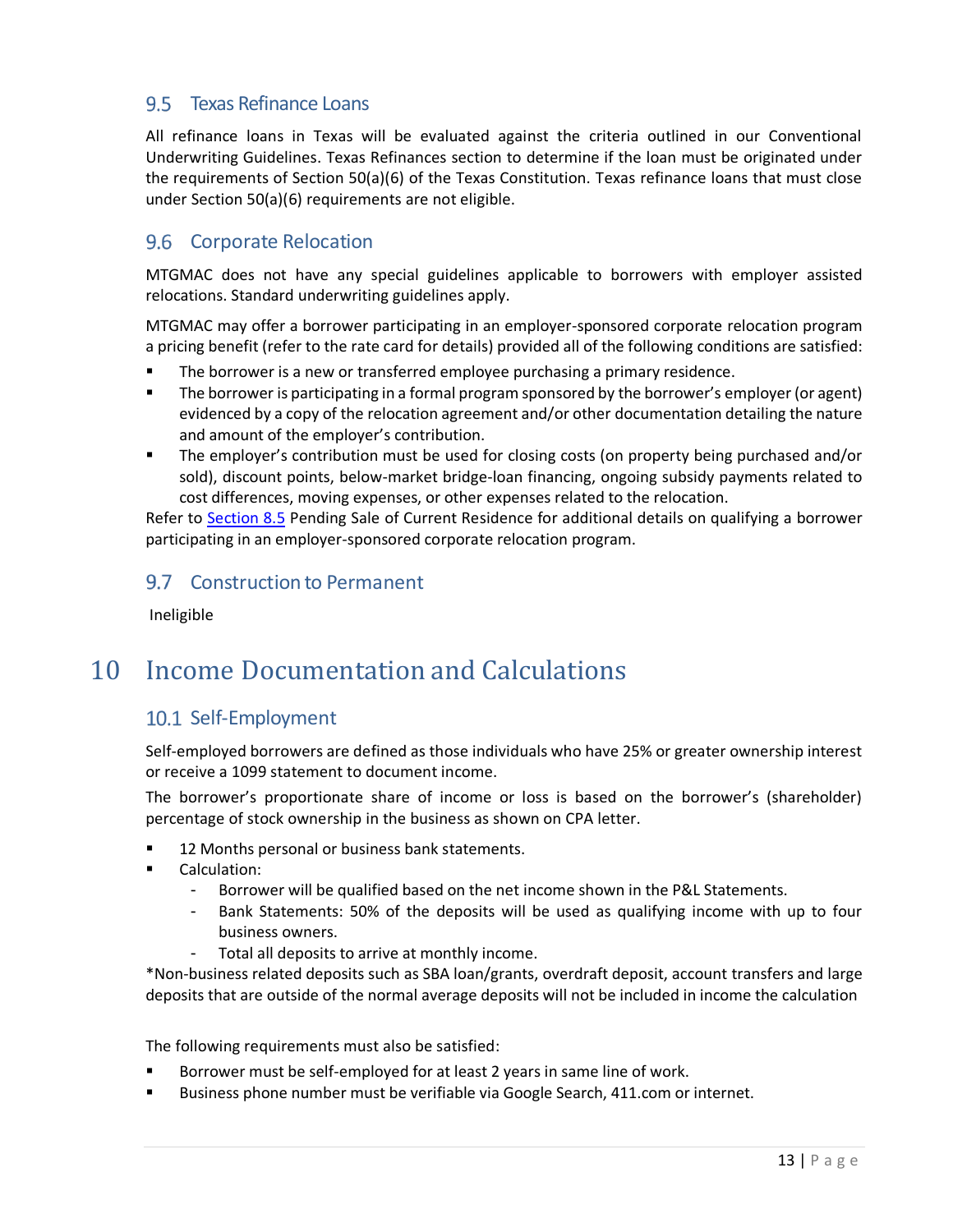## <span id="page-13-0"></span>10.1.1 Self-employed business license or CPA letter verifying borrower's ownership of business for last two Income Stability

Income trending is a relevant consideration for borrowers with variable or self- employment income. If the trend is stable or increasing, the calculated income should be utilized. If the income was declining but has since stabilized, the lower current level should be used. If the income continues to decline, but may not be stable, further analysis must be conducted to document the appropriate income, if any, to be utilized.

#### 10.1.2 Form 4506

A complete and signed IRS Form 4506-T is NOT required.

## <span id="page-13-3"></span><span id="page-13-2"></span><span id="page-13-1"></span>10.2 Alimony or Child Support

#### 10.2.1 Alimony and Child Support Received

- A copy of the final court approved Divorce Decree (separation agreement or other written agreement/court decree) containing the amount and duration. The income must continue for a minimum of 3 years (check for limitations on duration such as the ages of children)
- Evidence of regular receipt for the last 6 months (inconsistent or sporadic payments may not be included as income)
- Calculation: Utilize the current payment amount

#### <span id="page-13-4"></span>10.2.2 Alimony and Child Support Paid

- Alimony paid is considered a debt (refer to [Section](#page-19-1) 13.1)
- Child support paid is considered a debt (refer to [Section](#page-19-1) 13.1)
- **■** The monthly amount of the paid alimony and/or paid child support may not be deducted from the income when calculating the debt ratio

### <span id="page-13-6"></span><span id="page-13-5"></span>10.3 Rental

#### 10.3.1 Rental Property Other Than Subject Property

- Fully executed lease agreement AND
- Calculation: 75% of gross rent less PITI and HOA dues
- <span id="page-13-7"></span>10.3.2 Subject Property is Rental Property
	- Obtain appraisal including market rent analysis AND
	- Fully executed lease agreement AND
	- Calculation: 75% of gross rent less PITI and HOA dues

### <span id="page-13-8"></span>10.4 Retirement, Government Annuity and Pension

- Copies of retirement award letters or current statements AND
- Copies of borrower's 2 most recent bank statements showing deposits
- <span id="page-13-9"></span>Calculation: Use the current amount

### 10.5 Social Security

- Copy of the award letter or Social Security Benefit Statement AND
- Most recent bank statement reflecting proof of current receipt
- Calculation: Use current amount from documentation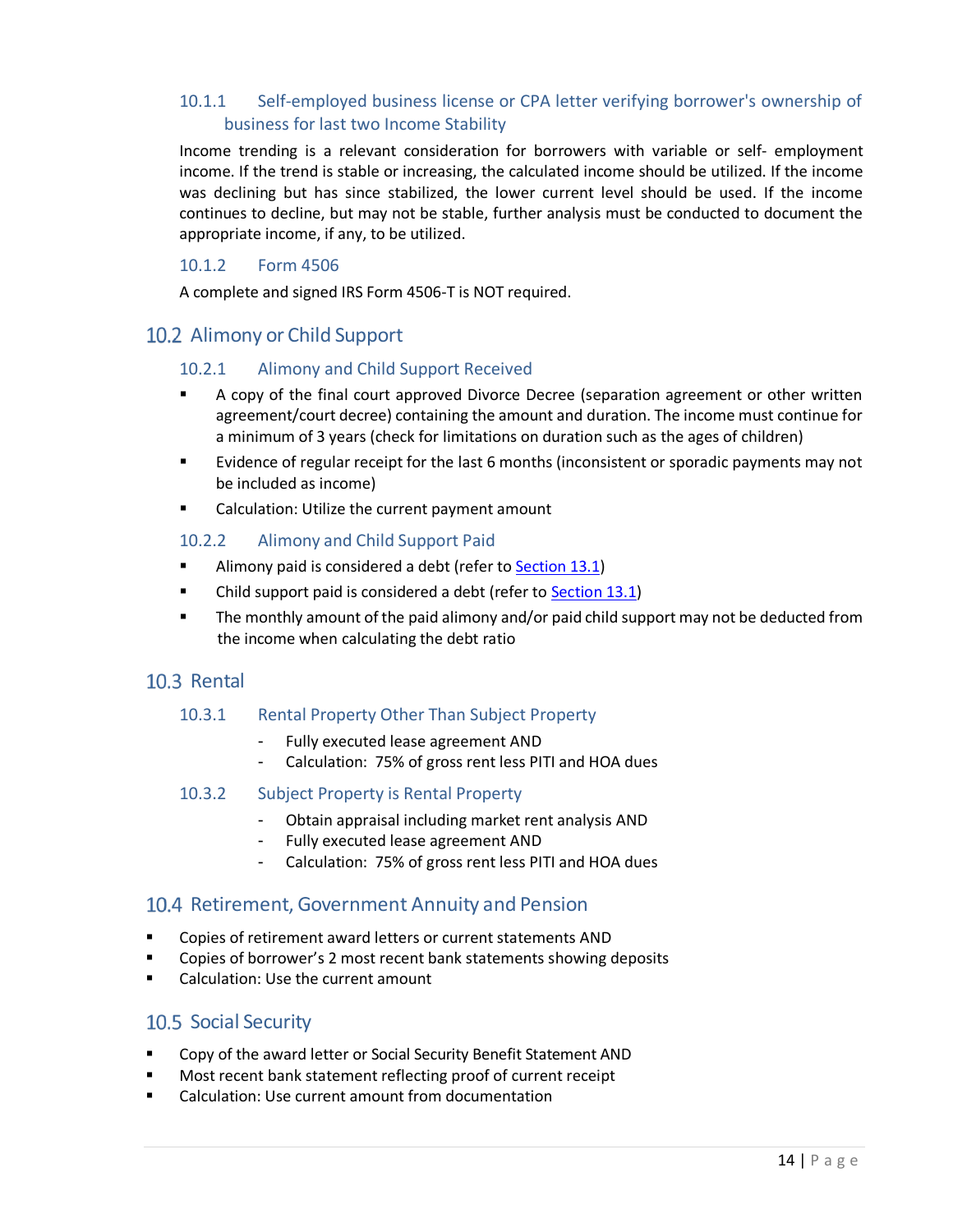## <span id="page-14-0"></span>10.6 Ineligible Sources of Income

- Income types described above that cannot be documented
- Accessory Unit Income
- Auto Allowance
- Boarder income
- Capital Gains
- Employment Offers and Compensation Increases
- Expense account payments
- Foreign Income
- Foster Care
- Future income
- Interest and Dividend
- **Military**
- Mortgage Credit Certificate (MCC)
- Mortgage Differential Payments
- Note Receivable
- Public Assistance (Including Housing Choice Voucher Section 8)
- Retained earnings
- Retirement Asset Liquidation (Fund Income)
- Reverse Mortgage Income
- Royalty Payments
- **Seasonal**
- Second Home rental income
- Trailing Co-borrower
- Temporary Leave
- **Trust**
- Unemployment Benefits
- Unverifiable sources
- VA Benefits

## <span id="page-14-1"></span>10.7 Verbal Verification of Employment

Income must be verbally verified within:

- 10 days prior to the note date (or the date a construction-to-permanent loan is converted to permanent financing) for employment income (including military personnel); AND
- 120 days prior to the note date (or the date a construction-to-permanent loan is converted to permanent financing) for self-employment income

The phone number used to verify employment income should be obtained independently and the conversation should be documented (including source of the phone number, date of employment verification, name/title of person confirming employment, and name/title of person completing verification). A third-party vendor such as the Work Number is an acceptable source of verification.

The existence of businesses that are the source of self-employmentincome must be verified via a phone listing (telephone book, directory assistance or internet) or third party (licensing bureau, regulatory agency, CPA, etc.). The source of the information and name/title of person completing the verification should be documented in the file.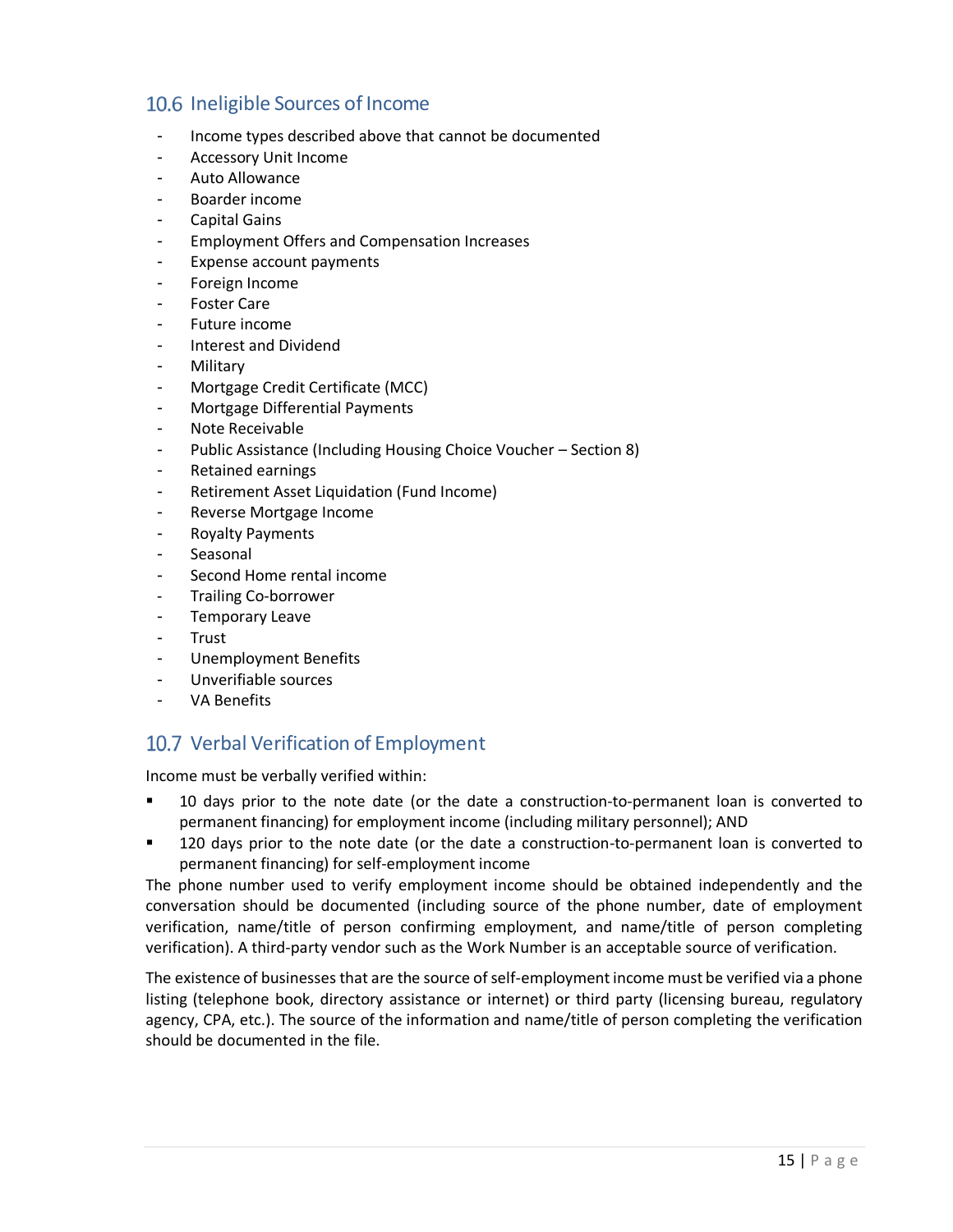## <span id="page-15-0"></span>11 Asset Documentation and Calculations

Funds required to close the loan (down payment, closing costs, prepaids) and for reserves must meet requirements. The minimum borrower contribution requirement must be fulfilled by the borrower's own funds. The remaining funds may come from additional eligible sources. Eligible funds must be under the ownership and control of the borrower for a minimum of 90 days prior to the loan application.

## <span id="page-15-1"></span>11.1 Evaluating Large Deposits

Source of large deposit is not required to be documented if the eligible assets on file is from US bank or brokerage accounts. Any cash deposits must be reduced by the amount of deposit, and the remaining funds must be sufficient for the down payment, closing costs and financial reserves.

## <span id="page-15-2"></span>11.2 Min. Borrower Contribution Requirement

**Primary & 2nd Home:** A minimum borrower contribution from the borrower's own funds is not required.

**Investment:** Borrower must contribute at least 10% toward the transaction from their own funds for purchase transactions.

## <span id="page-15-3"></span>11.3 Eligible Assets

**Business assets:** provided the borrower owns a majority of the business and removal of the assets will not impair the ability of the business to continue operating. Asset balances must be verified by depository or other asset statements (as described below). A CPA or accountant letter explaining use of the funds will not have a negative impact on the business will be required (not required if borrower owns Sch C business and provides personal bank statement for the asset requirement).

**Depository balances (checking, savings, CDs, etc.):** Verified via a VOD or 1 month bank statements. If the lender is also the depository for a borrower's account, the lender may verify funds using a printout or other alternative verification produced directly from the lender's system.

**Earnest Money Deposit**: the source does not need to be verified if sufficient borrower contributions and funds to close are verified separately.

**Investment balances** (stocks, bonds, mutual funds, savings bonds, etc.): Verified via a VOD or statements covering a minimum of 2 months.

**Proceeds from the sale of assets otherthan real estate owned:** Verified by a bill of sale, documentation of receipt of funds and evidence that the sales price was supported by the market value.

**Proceeds from the sale of real estate owned:** Verified via HUD1 or Closing Document

**Trust funds:** Verified by documentation from the trustee

**Tax (Income) refunds** (either federal or state): Evidenced by copy of return showing refund amount, copy of check and proof of increase in deposit balances

**Gifts of Equity in the subject property**: Provided if the property seller is related to the borrower by blood, marriage, adoption or legal guardianship

#### **Gifts of Funds:**

- A signed gift letter from a donor who is either related to the borrower by blood, marriage, adoption or legal guardianship; or can document an established relationship with the borrower (domestic partner or future spouse); OR
- A borrower signed letter of explanation along with either a copy of the wedding invitation or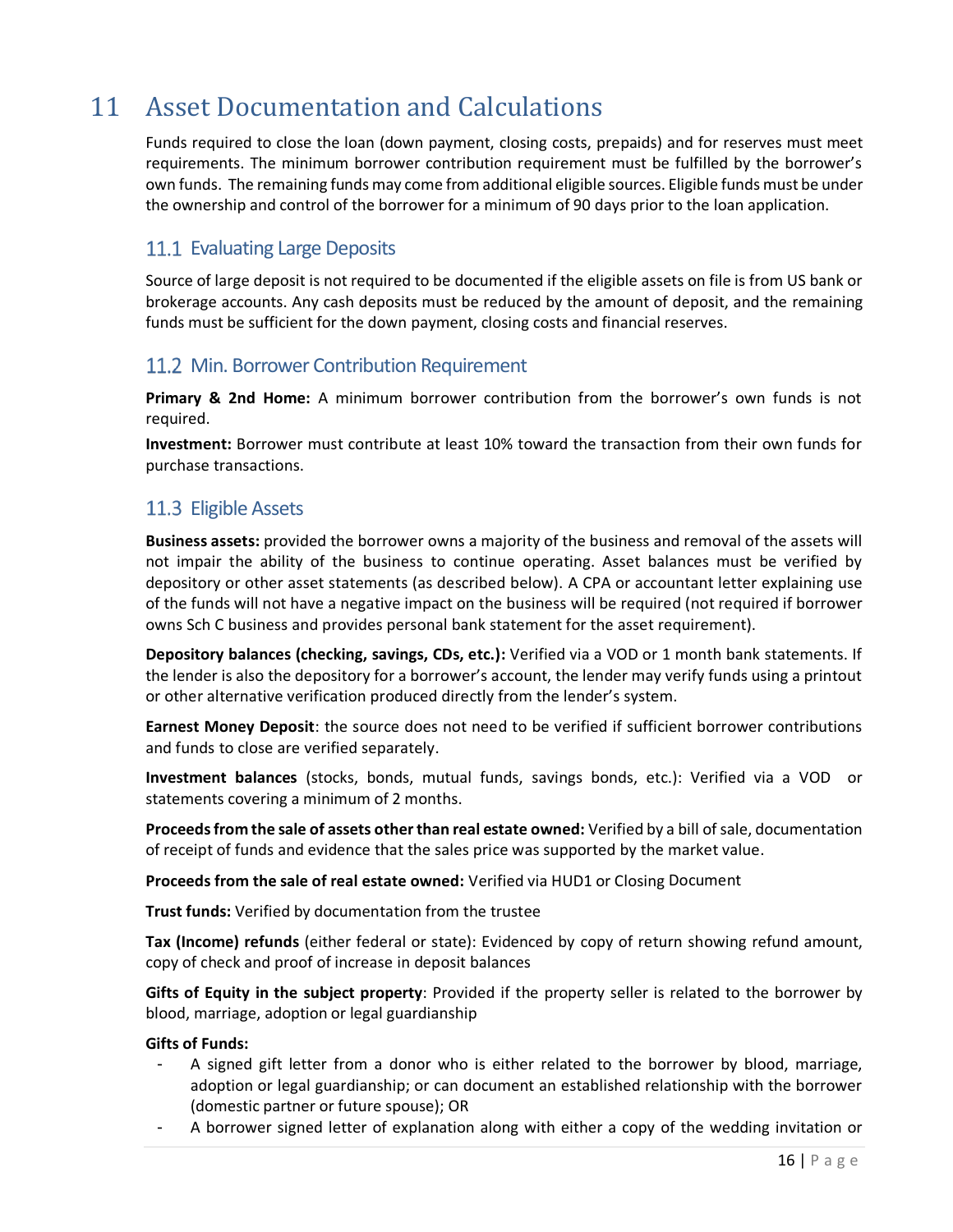marriage license to support receipt of wedding gift funds; and such funds are verified as being on deposit within 60-days of the wedding or marriage license date

- Primary & 2nd Home: 100% Gift funds are allowed for closing costs, down payments and reserves
- Investment: Gift funds are allowed for closing costs, down payments and reserves after min. 10% from the borrower's own funds

**Interested Party Contributions: P**rovided they are within the maximums permitted in [Section](#page-16-1) 11.5.

## <span id="page-16-0"></span>11.4 Ineligible Assets

The following are ineligible assets (sources of funds):

- Advances against future earnings
- Bridge loans
- Cash on Hand
- Employer Assistance
- Gifts requiring repayment
- Grant Funds
- Individual Development Account
- Loans against assets or unsecured loans where proceeds do not meet 90 days seasoning requirement
- Pledged assets in lieu of down payment (an asset transferred to the lender for the purpose of securing debt and retained by the lender until payoff)
- Pooled or Community Savings Accounts
- Property seller funds dispersed indirectly via third parties in a way intended to circumvent requirements related to assets, interested party contributions, etc.
- Secondary Financing
- Sweat Equity
- Uniform Transfers to Minor Act (UTMA)

## <span id="page-16-1"></span>11.5 Interested Party Contributions and Abatements

Interested parties are parties involved in the transaction such as the builder, seller, realtor, etc.

Contributions from these parties are limited so they do not inflate the property value. Interested party contributions must meet the following requirements:

#### **Primary Residence & Second Homes** limited to 6%

#### **Investment Property** limited to 2%

Must be identified in the sales contract and evaluated by the appraiser in the appraisal report to determine the impact, if any, on value. Unplanned buydowns arising just before closing and paid by the seller/builder to allow the borrower to maintain an interest rate after rates rise are considered contributions.

Amounts in excess of the limit must be deducted dollar-for-dollar from the sales price for purposes of calculating the LTV to determine eligibility:

- Non-monetary sales incentives must be deducted dollar-for-dollar from the sales price for purposes of calculating the LTV to determine eligibility
- Lender funded transaction costs are not considered contributions unless the lender is affiliated with an interested party

## <span id="page-16-2"></span>11.6 Reserve Requirements

The minimum reserve requirements are specified in the applicable product eligibility matrix. Amounts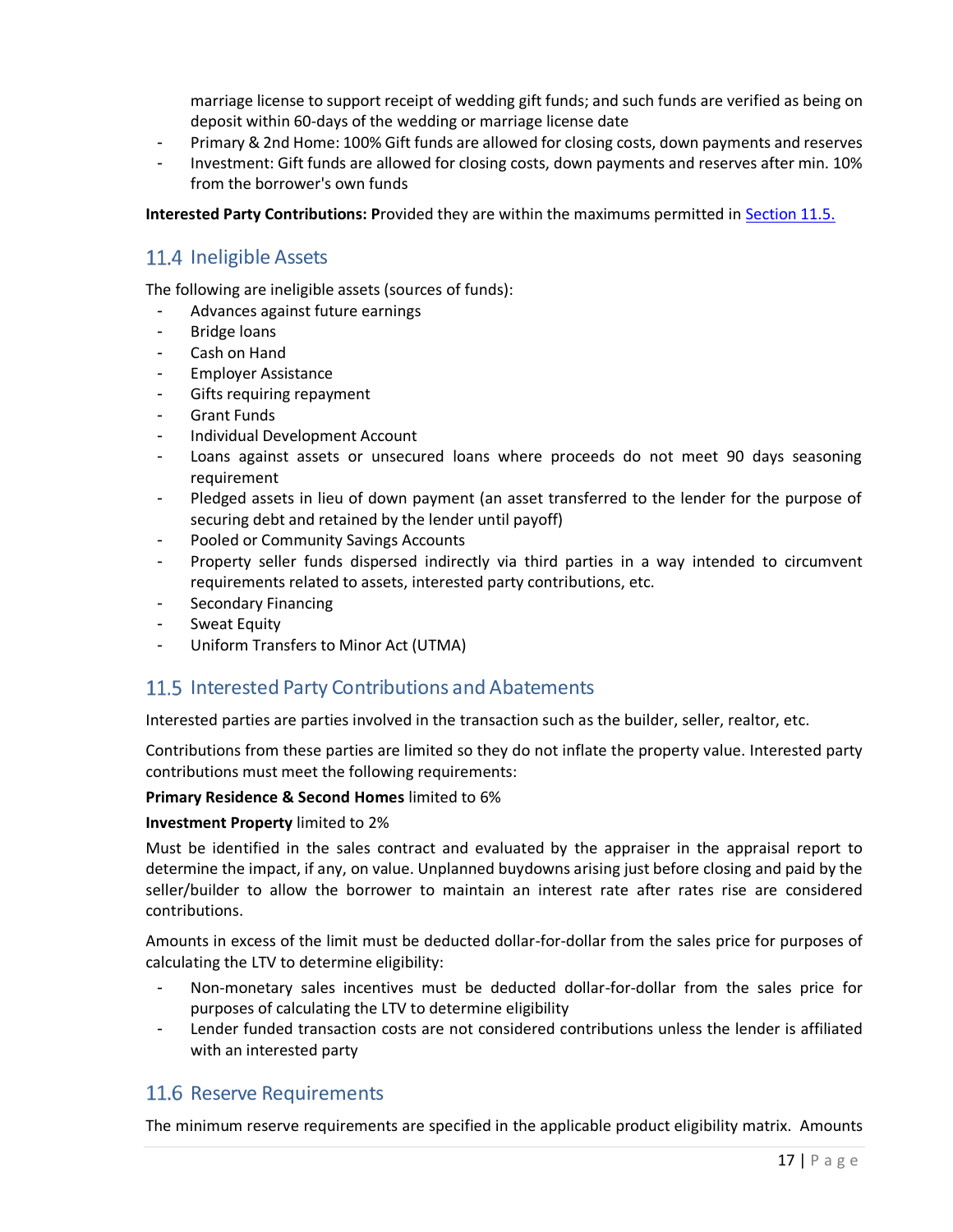to cover principal and interest should be included in the calculation. Additional reserves are required as follows:

#### **Primary & 2nd Home:**

- LTV <=70% and Loan balance <=  $$1M:4$  months
- $LTV$  > 70% or Loan balance > \$1M: 6 months

#### **Investment:**

- <= \$1,000,000: 6 months
- >\$1,000,000<=\$2,000,000: 9 months
- >\$2,000,000: 12 months

**Additional reserves** for each financed property (other than subject):

- Additional One-month P&I of each financed REO properties

Note: Cash out net proceeds can be used for reserve requirement

## <span id="page-17-1"></span><span id="page-17-0"></span>12 Credit Reports and Scores

## 12.1 Traditional Credit Requirements

A credit report is required for every borrower based on data provided by the national credit repositories. Reported information cannot be changed but duplicate information may be deleted. Credit information must be developed by combining data from at least two of the national repositories (Experian, Equifax and TransUnion) as follows:

- A two or three-repository merged in-file credit report
- A Residential Mortgage Credit Report (RMCR)
- <span id="page-17-2"></span>Two FICO scores

### 12.2 Non-Traditional Credit

Borrowers must have an acceptable U.S. credit history meeting the Traditional Credit Requirements described above. Non-traditional credit, non-traditional credit reports, foreign credit reports, and borrowers without a credit history or credit score are not eligible.

## <span id="page-17-3"></span>12.3 Foreign Credit

Refer to Non-Traditional Credit requirements above.

## <span id="page-17-4"></span>12.4 Representative FICO Score for Underwriting

Each borrower's individual representative FICO score is determined by taking the middle of three or lower of two FICO scores. The representative FICO for the loan that must be used for underwriting is the lowest of the representative FICO scores among the borrowers.

## <span id="page-17-5"></span>12.5 Minimum FICO Score

The minimum FICO score is described on the applicable program matrix in [Section 2.](#page-6-0)

#### <span id="page-17-6"></span>12.6 Minimum Trade Line Requirements

Each borrower contributing income must have a minimum of 3 trade lines on the credit report.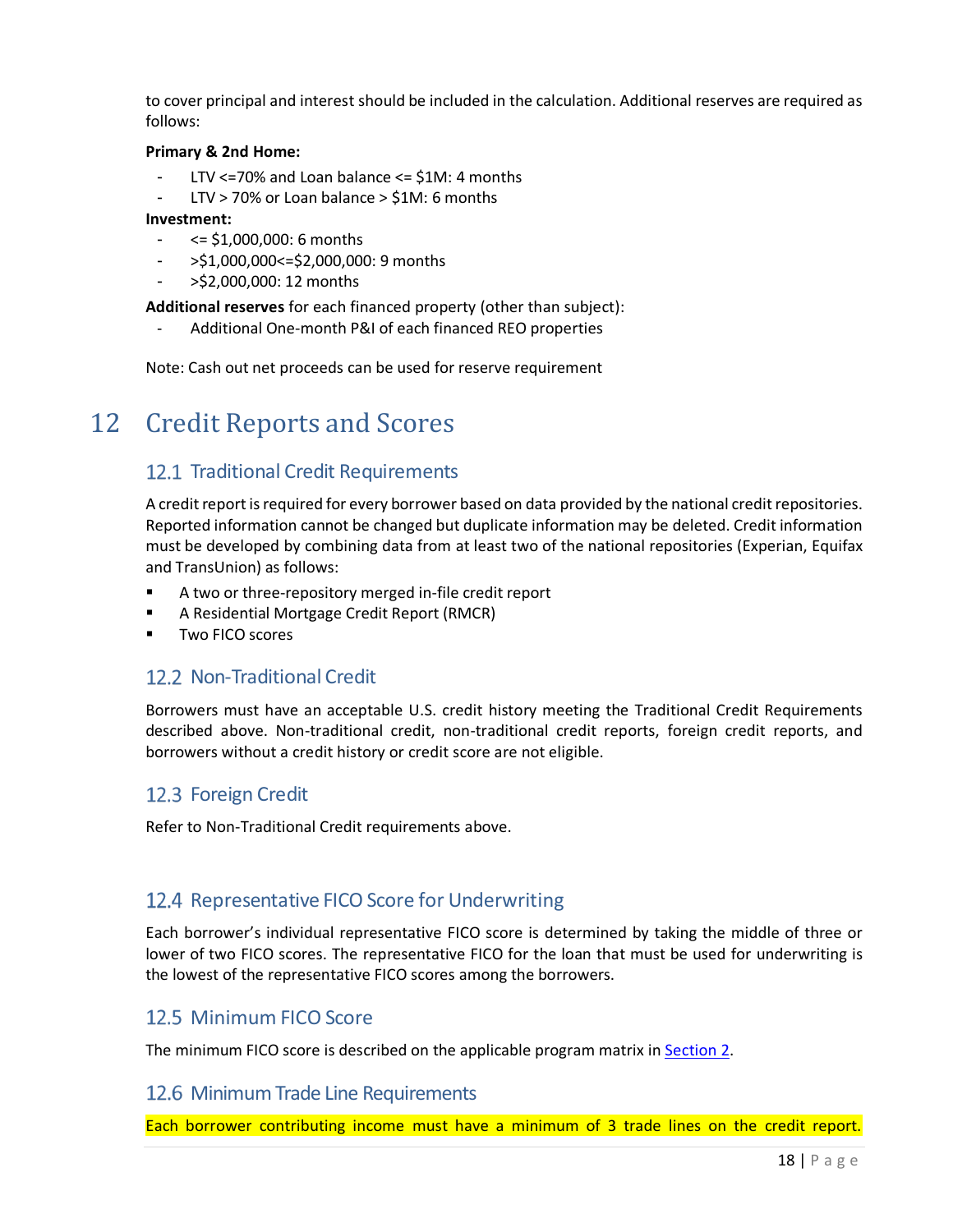#### Tradelines may be open or closed and each tradeline to have a minimum 12 months history.

## <span id="page-18-0"></span>12.7 Housing Payment History

- Mortgage / Rental Lates 1x30 during the past 12 months.
- Rental History: Rental history must be evidenced by canceled checks OR a Verification of Rent (VOR, which may be a private VOR) on a Fannie Mae acceptable form (waived if borrower owns a separate investment property with more than 12 months of rating).
- Borrowers owning free and clear properties: If borrower does not have a current mortgage payment (i.e. free and clear), no housing payment history is required to be documented.
- Living Rent-Free: Borrowers that do not have the required housing payment history are still eligible to qualify for a purchase transaction of a primary residence so long as they are living rent free with a Relative and provide a Letter of explanation (LOE) executed by such Relative confirming that there is/was no monthly obligation.
- <span id="page-18-1"></span>**EXECT:** First Time Homebuyers: Rental history is required.

## 12.8 Payment of Derogatory Amounts

Individual collection and non-mortgage charge-off accounts equal to or greater than \$250 and accounts that total more than \$1,000 must be paid in full prior to or at closing.

#### <span id="page-18-2"></span>12.9 Derogatory Event Seasoning

- Bankruptcy (Ch. 7, 11 and 13): None in the last four (4) years
- Foreclosure: None in the last seven (7) years
- Short Sale or Deed-In-Lieu: None in the last two (2) years
- Loan Modification: None as long as no mortgage late in the last 24 months
- **■** Consumer Credit Counseling: Credit must be re-established following completion (similar to above 3 trade lines rule except 24 months and no delinquencies are required)

## <span id="page-18-3"></span>12.10 Disputed Accounts

Disputed accounts are reviewed to determine current balance and derogatory information (a 30-day or more delinquency) within 2 years prior to the credit report date:

- \$0 balance and no derogatory information: no action required
- \$0 balance and derogatory information: remove and provide a credit supplement
- A positive balance and no derogatory information: remove and provide a credit supplement
- A positive balance and derogatory information: remove and pull new credit report

## <span id="page-18-4"></span>12.11 Credit Inquiries

The borrower needs to address all inquiries to their credit within 120 days of the credit pull date, unless a corresponding new tradeline is evidenced on the credit bureau. In the event any new debt was incurred since the original credit pull date, details of the new obligation must be obtained and the monthly payment must be included in the debt to income ratio. Acceptable documentation would include a recent statement or a credit supplement.

## <span id="page-18-5"></span>12.12 Fraud Alert Messages on Credit Reports

All fraud alert messages appearing on the credit report must be satisfactorily addressed to ensure that the information presented on the loan application is true and correct. The borrower must be contacted at the phone number provided on the credit report, and the conversation must be documented in the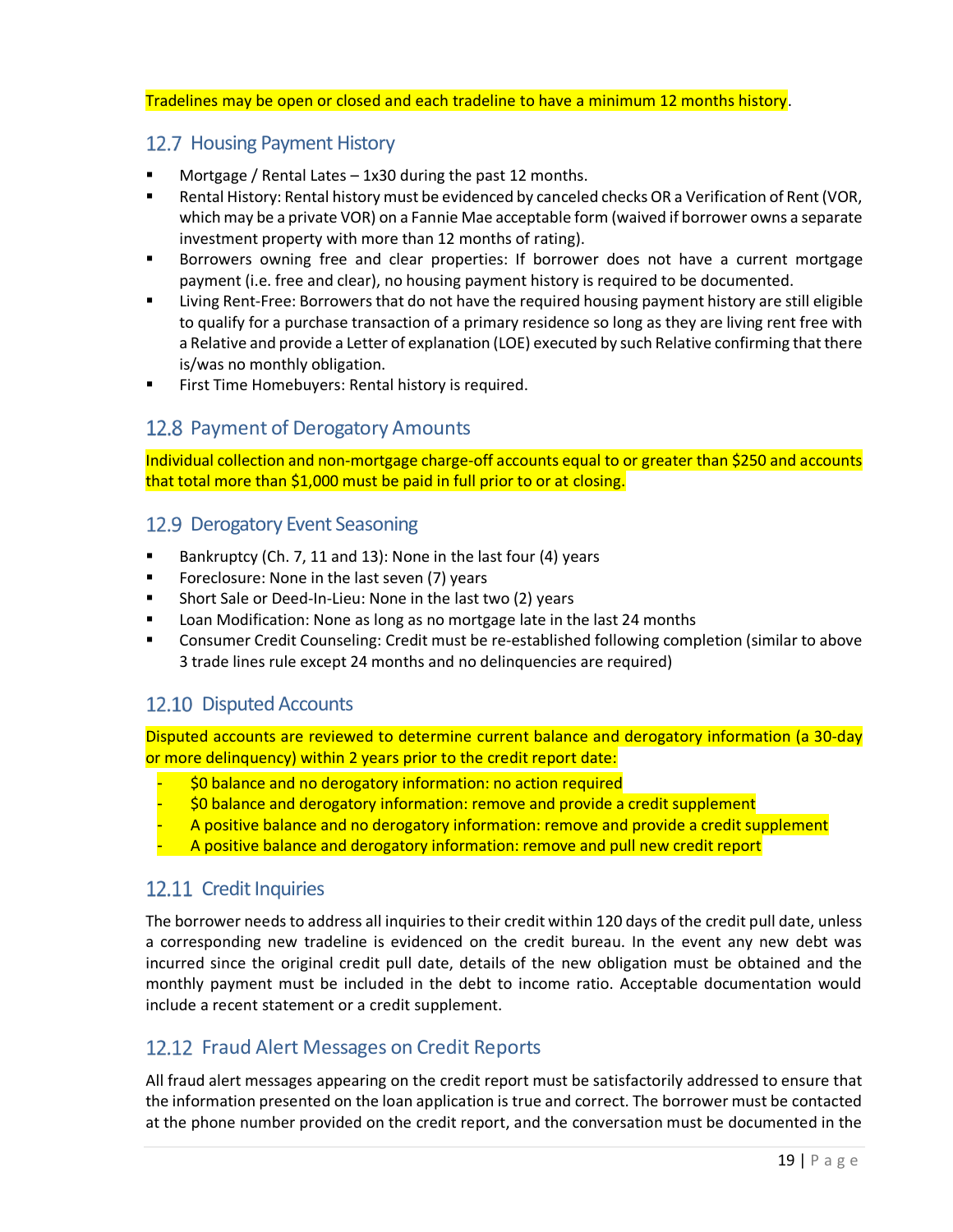## <span id="page-19-1"></span><span id="page-19-0"></span>13 Liabilities and Ratios

## 13.1 General Requirements

The income and debts of the applicants should be utilized to calculate qualifying ratios. Income should be documented and calculated as described in [Section](#page-12-3) 10. Liabilities should be determined in accordance with the credit report requirements described in [Section](#page-17-0) 12 .

Note: The monthly amount of the paid alimony and/or paid child support (with greater than 10 payments remaining) may not be deducted from the income when calculating the debt ratio.

All debts for which the borrowers are obligated should be included in the debt ratio calculations with the following exceptions:

**Installment payments** (including child support and alimony) where it has been documented that 10 or fewer payments remain (but lease payments must be included regardless of the number of remaining payments).

**Court-Ordered Assignment of Debt:** When the borrower has outstanding debt that was assigned to another party by court order (such as under a divorce decree orseparation agreement), the debt should not be counted as a recurring debt obligation unless the primary obligor has a history of being delinquent in making payments on the debt. For the purposes of this guideline, a history of being delinquent is defined as any one or more of the following: a) currently 30+ days past-due, or b) one or more 60+ days past-due or two or more 30+ days past- due in the last 12 months.

**Borrower has cosigned for a loan:** When the borrower has an outstanding debt that was co-signed, the debt should not be counted as a recurring debt obligation if the borrower can document that the primary obligor has been making payments on the debt for at least 12 months and the primary obligor does not have a history of being delinquent as defined above.

**Debt payments made by the business** may be excluded if it is documented that the business is paying for the debt (for a minimum of the preceding 12 months), and that the debt payment was included in the business cash flows upon which the self- employment income was calculated.

**Student loans paymentsfor loans with payment deferment.** The payment amount must be determined in the manner described in [Section](#page-19-2) 13.2 for student loans.

**A future obligation to make reverse mortgage payments** on a property being vacated and retained by the borrower.

## <span id="page-19-2"></span>13.2 Qualifying Payment Amounts

The following qualifying payments should be utilized unless the Underwriter has determined it is more appropriate to use a higher amount:

**Installment Debts:** Current payment amount

**Lease Payments:** Current lease payment amount must be included regardless of the number of remaining payments

**Student Loans:** For each borrower separately, the monthly payment amount used for calculating the debt ratio must be determined in one or more of the following methods, as applicable:

Sum the outstanding balances from all student loans (regardless of their payment status) and apply

file.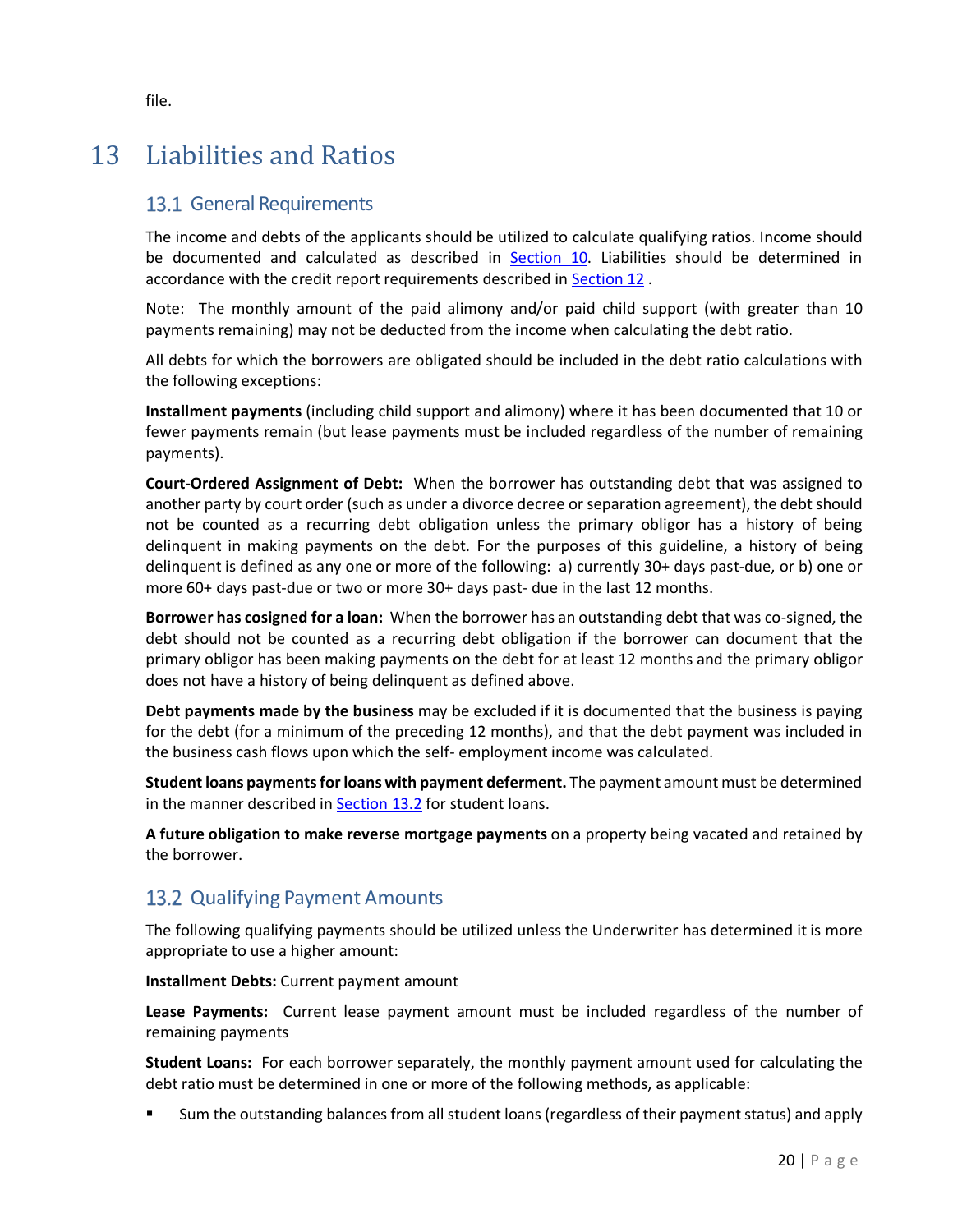one of the following to calculate a qualifying minimum payment:

(1) 0.50% of the total combined balance; or

(2) 10% of the individual borrower's qualifying income;

OR

▪ Fully amortized payments (determined at the individual loan level); if the student loan information does not provide sufficient information to calculate a fully amortized payment for a particular loan, then use 0.50% of the individual loan balance

**Student Loan Debt Paid by Others**: Monthly payments for student loan debt(s) may be excluded when calculating the debt ratio if all the following are met:

- The monthly payment on the student loan debt is paid by:
	- **Someone other than the borrower ("Payer")**, provided the borrower provides evidence that the student loan debt payer has been making the student loan payments in a timely manner for the most recent 12-months (cancelled checks, etc.);

OR

- **Employer**, provided:
- Borrower provides evidence that their employer is making the student loan payments on their behalf per an employment contract or other written documentation indicating the amount and duration of the payments approved for the Borrower; and
- The documentation evidences that the employer student loan debt payments will continue for a minimum of 3 years;

AND

- **■** Student loan payments must be current and have never been 30 or more days delinguent;
- Student loan debt payer or employer may not be an interested party to the transaction; and
- The monthly amount of the payer or employer paid student loan debt may not be included as qualifying income. Only the monthly amount of the student loan debt that is paid by the payer or employer may be deducted from the monthly debt when calculating the debt ratio. If the borrower's monthly student loan debt is higher than the monthly amount paid by the payer or employer, then the differential or the remaining balance must be included in the borrower's monthly debt when calculating the debt ratio

**Revolving and Open-End Credit:** Amount listed on the credit report or 5% of the outstanding balance.

#### **New Mortgage Payment:**

- Initial fixed term <= 5 Years: Fully amortizing payment calculated using the greater of the fully indexed rate or the initial note rate plus 2%; including property taxes, insurance (hazard and flood) and HOA dues.
- **E** All Others: Fully amortizing payment calculated using the initial note rate; including property taxes, insurance (hazard and flood) and HOA dues.

#### **Conversion of Property to Rental or Second Home; or pending sale of current primary residence or second home:** Refer to [Section](#page-10-5) 8.4.

**Bridge Loans:** Borrower must still qualify with the included mortgage payments on the current home (PITIA plus Bridge loan payments).

#### **Alimony, Child Support and separate Maintenance:**

If the borrower:

- Discloses specific payments for alimony, child support, or separate maintenance in the liabilities section of the application; or
- Discloses in the declaration that "yes" they are obligated to make such payments; or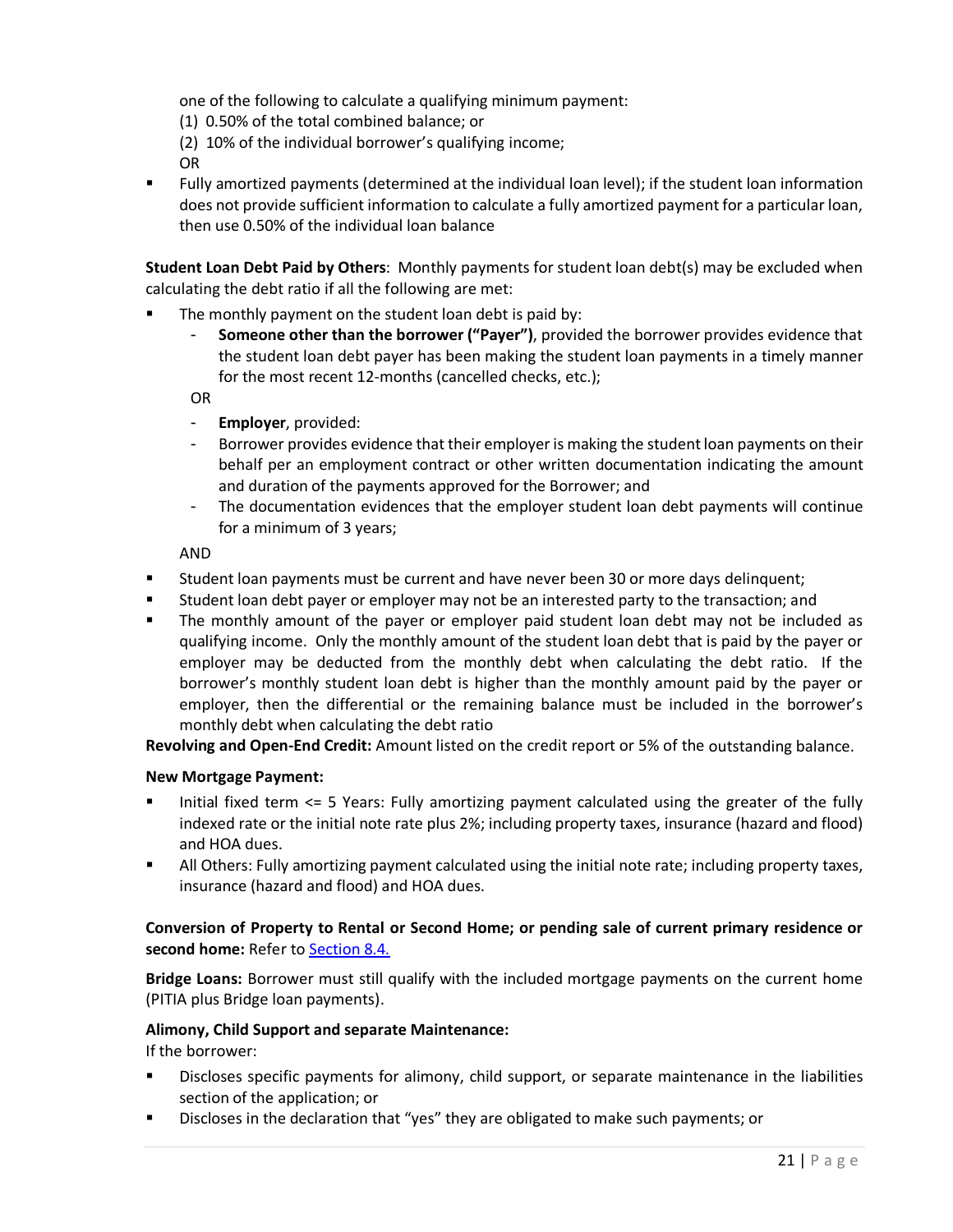- Submits tax returns deducting alimony payments; or
- Has provided some documentation that should cause an underwriter to believe alimony, child support, or maintenance obligations may be present,

Then MTGMAC requires written documentation supporting the payment. Withoutsuch disclosure (even if the borrower is separated with dependents or unmarried with dependents), MTGMAC does not require written documentation. If the borrower declares that the payment is voluntary or that no written agreement exists (perhaps no such agreement has yet been finalized), then no payment needs to be included.

## <span id="page-21-0"></span>13.3 Debt-To-Income (DTI) Ratios

Maximum DTI ratios are 49.99%.

## <span id="page-21-1"></span>13.4 Payment Shock

There is no payment shock requirement.

## <span id="page-21-3"></span><span id="page-21-2"></span>14 Underwriting the Property

## <span id="page-21-4"></span>14.1 Eligible Property Types

#### 14.1.1 Single Family/PUD

Properties where ownership includes the lot under the dwelling fall into this category. The category includes detached, semi-detached and attached units.

#### <span id="page-21-5"></span>14.1.2 Condominiums

Properties where ownership excludes the lot under the dwelling fall into this category. Condominiums must meet agency eligibility and project requirements.

Detached site condominiums (similar to a regular condominium except the units are detached) are underwritten as detached single-family properties.

#### <span id="page-21-6"></span>14.1.3 Two-Four (2-4) Units

Two-four unit properties must meet agency requirements.

#### <span id="page-21-7"></span>14.1.4 Acreage

The property should not exceed 10 acres, and the amount of acreage must be typical for the area and supported with comparable of similar lot size.

#### <span id="page-21-8"></span>14.1.5 Multiple parcels

Refer to FNMA Selling Guide for additional requirements.

#### <span id="page-21-9"></span>14.1.6 Zoning

The property must be a legally permissible use of the land, and there may not be any governmental restrictions or regulations prohibiting reconstruction or maintenance of the property.

#### <span id="page-21-10"></span>14.1.7 Accessory Unit

A single family or two-unit property with an accessory unit (unit over detached garage, basement unit, guest house, etc.) is eligible provided all of the following requirements are met:

The property and improvements must be a legally permissible use of the land:

The legal description and property tax assessment must show the property as single family or two-unit (as applicable) without counting the accessory unit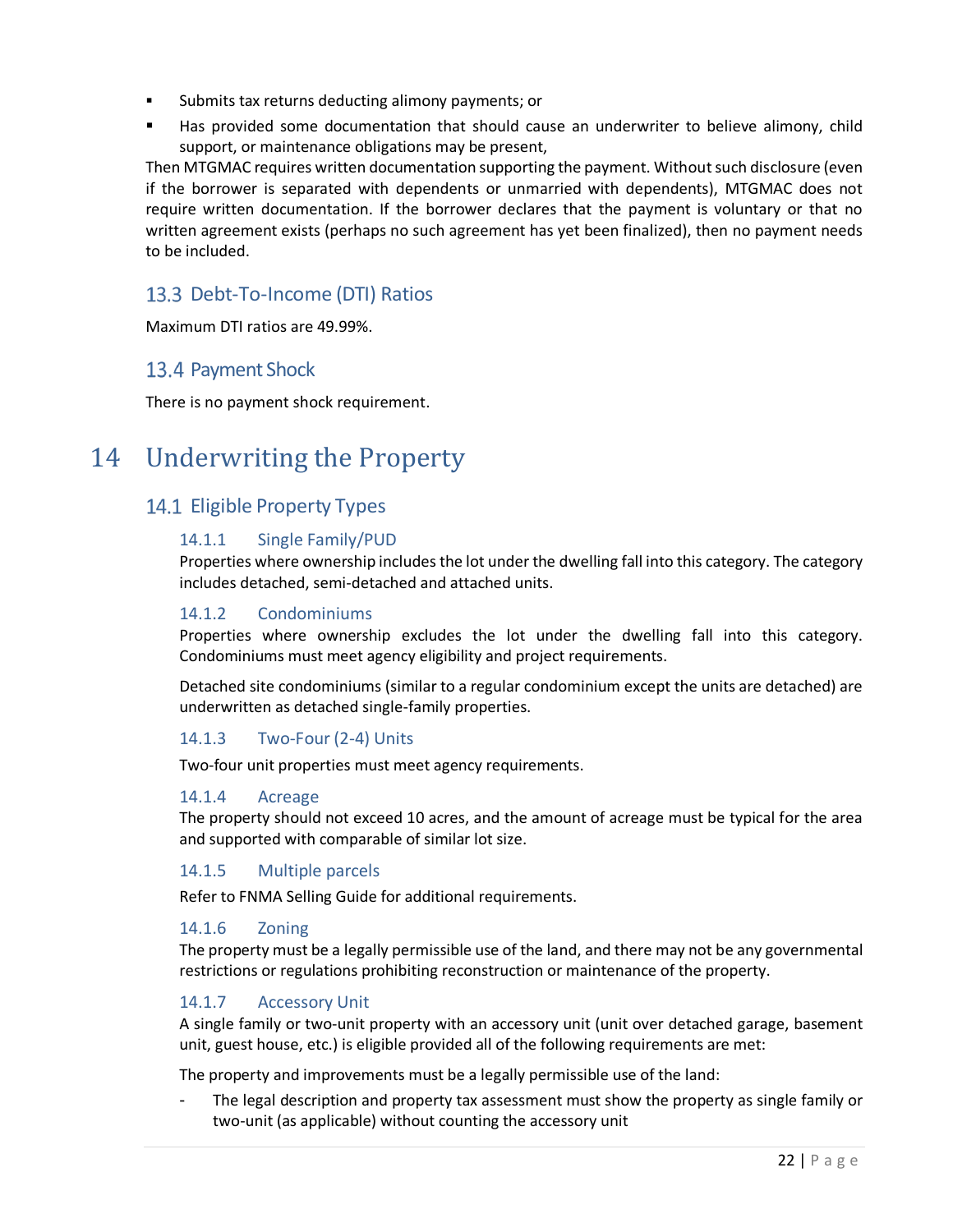- Income from the accessory unit, if any, cannot be considered when qualifying the borrower
- The appraisal report must demonstrate that the improvements are typical and marketable for the area through an analysis including at least one comparable sale with an accessory unit

#### <span id="page-22-0"></span>14.1.8 Unpermitted Additions

The appraiser must comment on the quality and appearance of the work and any impact the addition might have on the market value of the subject property. Refer to FNMA Selling Guide for additional requirements.

#### 14.1.9 Properties with Solar Panels

Refer to FNMA Selling Guide for additional requirements

## <span id="page-22-3"></span><span id="page-22-2"></span><span id="page-22-1"></span>14.2 Property Condition

#### 14.2.1 General Requirements

The appraisal report must identify and describe physical deficiencies that could affect a property's safety, soundness, or structural integrity. If the appraiser has identified any of these deficiencies, the property must be appraised subject to completion of the specific repairs or alterations needed to remedy the deficiency. In these instances, the property condition and quality ratings must reflect the condition and quality of the property based on the hypothetical condition that the repairs or alterations have been completed.

If the appraiser is not qualified to evaluate the alterations or repairs needed, the appraisal must identify and describe the deficiencies and the property must be appraised subject to a satisfactory inspection by a qualified professional.

The appraisal may have to be revised based upon the results of the inspection. If so, the report must indicate the impact, if any, on the final opinion of value. The lender must review the revised appraisal report to ensure that no physical deficiencies or conditions that would affect the safety, soundness, or structural integrity of the property are indicated. A certification of completion is required to ensure that the necessary alterations or repairs have been completed prior to closing.

An "as is" valuation is acceptable providing any existing conditions are minor and do not affect the safety, soundness, or structural integrity of the property: the appraiser's value opinion reflects these conditions.

#### <span id="page-22-4"></span>14.2.2 Natural Disasters

Natural disasters caused by floods, hurricanes, tornados, earthquakes, forest fires, or other catastrophes may impact the property's condition and value. If the disaster occurs prior to the appraisal, the impact, if any, of the disaster must be reflected in the value conclusion. When the disaster occurs following the appraisal but prior to loan closing and issuing of insurance, the lender musttake prudent and reasonable actions to determine whether the condition of the property was affected by the disaster and those actions and conclusions must be documented in the file. Lenders must warrant that the property has no damage affecting safety, soundness, structural integrity, or property value. If the property has damage affecting any of these things, the property must be repaired prior to the issuance of the mortgage insurance.

#### <span id="page-22-5"></span>14.2.3 Properties Listed or Previously Listed For Sale

**For refinance transactions**, properties may not currently be listed For Sale and must have been taken off the market on or before the application date.

**Rate and term refinance transactions:** If the subject property was listed For Sale within the 6 months prior to the application date, the documentation must include a signed statement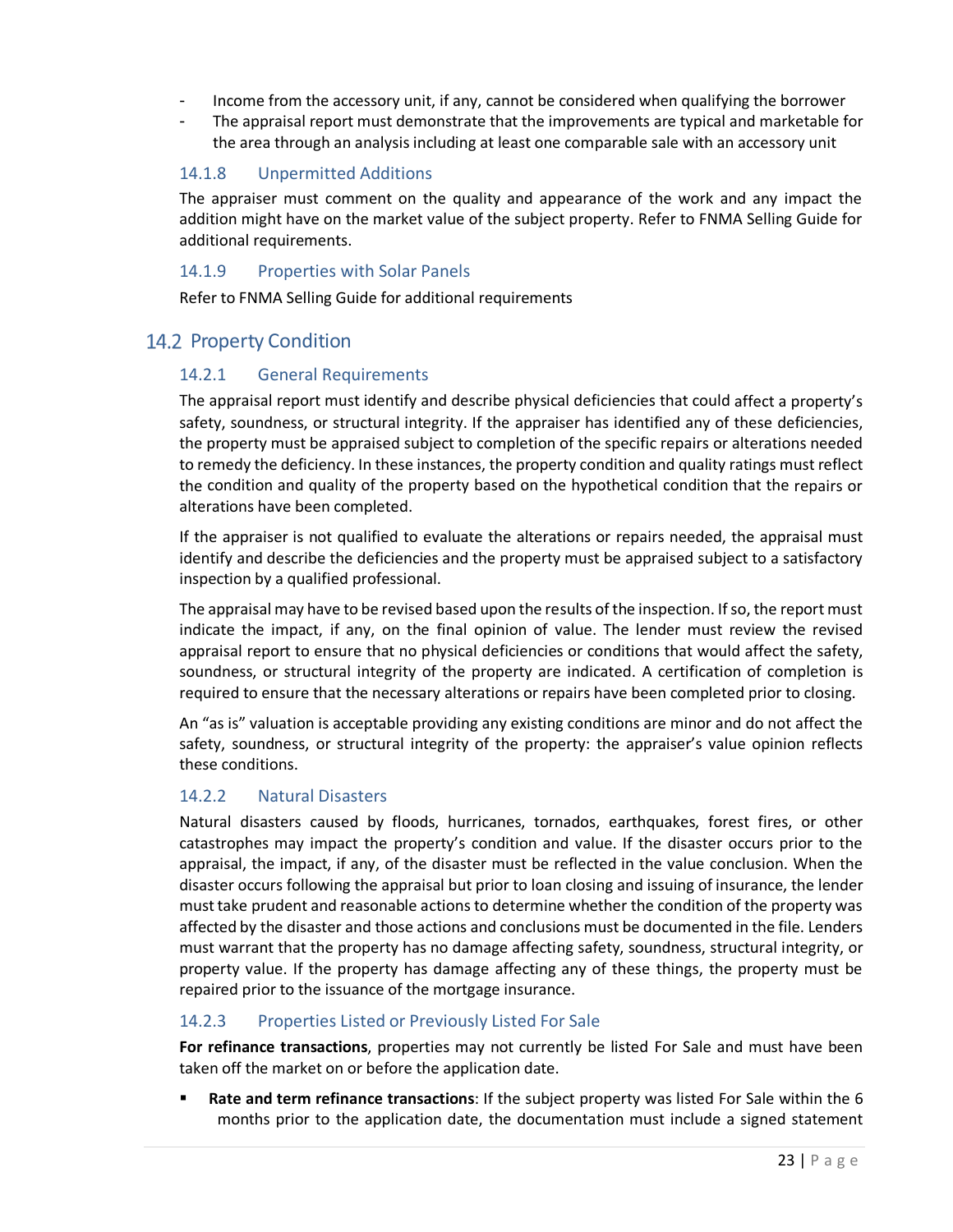from the borrowers indicating their intent to retain the property.

▪ **Cash-out refinance transactions**: The subject property may not have been listed For Sale in the last 6 months.

## <span id="page-23-0"></span>14.3 Ineligible Property Types

- Apartment/hotel conversions that do not satisfy agency eligibility and project requirements
- **Condotels**
- Cooperative properties
- Berm, dome, earth, geothermal, log and straw bale homes
- **Float Homes**
- Houseboats
- Kiddie condominiums (condominium projects made up of student housing)
- Land (including improved or unimproved lots)
- Located outside of the 50 states and the District of Columbia
- Log homes
- Lot loans
- Manufactured Homes
- Mobile homes
- Mixed-use properties
- Non-warrantable condominiums
- Properties exceeding 10 acres
- Properties not appraised as residential
- Properties not primarily residential in nature (farms, ranches, orchards, vineyards, etc.)
- Properties not suitable for year-round occupancy
- Property of a type that is potentially eligible but fails to meet the specific requirements above
- Properties operated as a hotel
- Properties with resale restrictions
- **Timeshares**
- Unique properties where marketability in the local market cannot be established

## <span id="page-23-2"></span><span id="page-23-1"></span>14.4 Eligible Ownership Types

#### 14.4.1 Fee Simple Estate

Absolute exclusive ownership in perpetuity with greatest rights of possession, use, and disposition.

#### <span id="page-23-3"></span>14.4.2 Leasehold Estates

Propertieslocated on leasehold land are eligible provided all of the following requirements are met:

- Agency requirements must be met
- There must be an established market for leaseholds in the area and the comparable properties in the appraisal must include at least three leasehold properties
- Increases in the ground rent, if any, must occur according to a pre-determined schedule, in accordance with a cost-of-living or similar index, or in accordance with a reappraisal process with reasonable limitations
- The leasehold term must exceed the term of the mortgage by at least 5 years
- Community Land Trusts (CLTs) satisfying the above criteria are eligible. CLTs are developed by nonprofit organizations or public entities to create and preserve long-term affordable housing. The CLT sells the home, retains ownership of the land, and provides an affordable belowmarket ground lease to the buyer. Provisions of the ground lease typically guarantee continued use of the property for low and moderate-income borrowers via restrictions affecting resale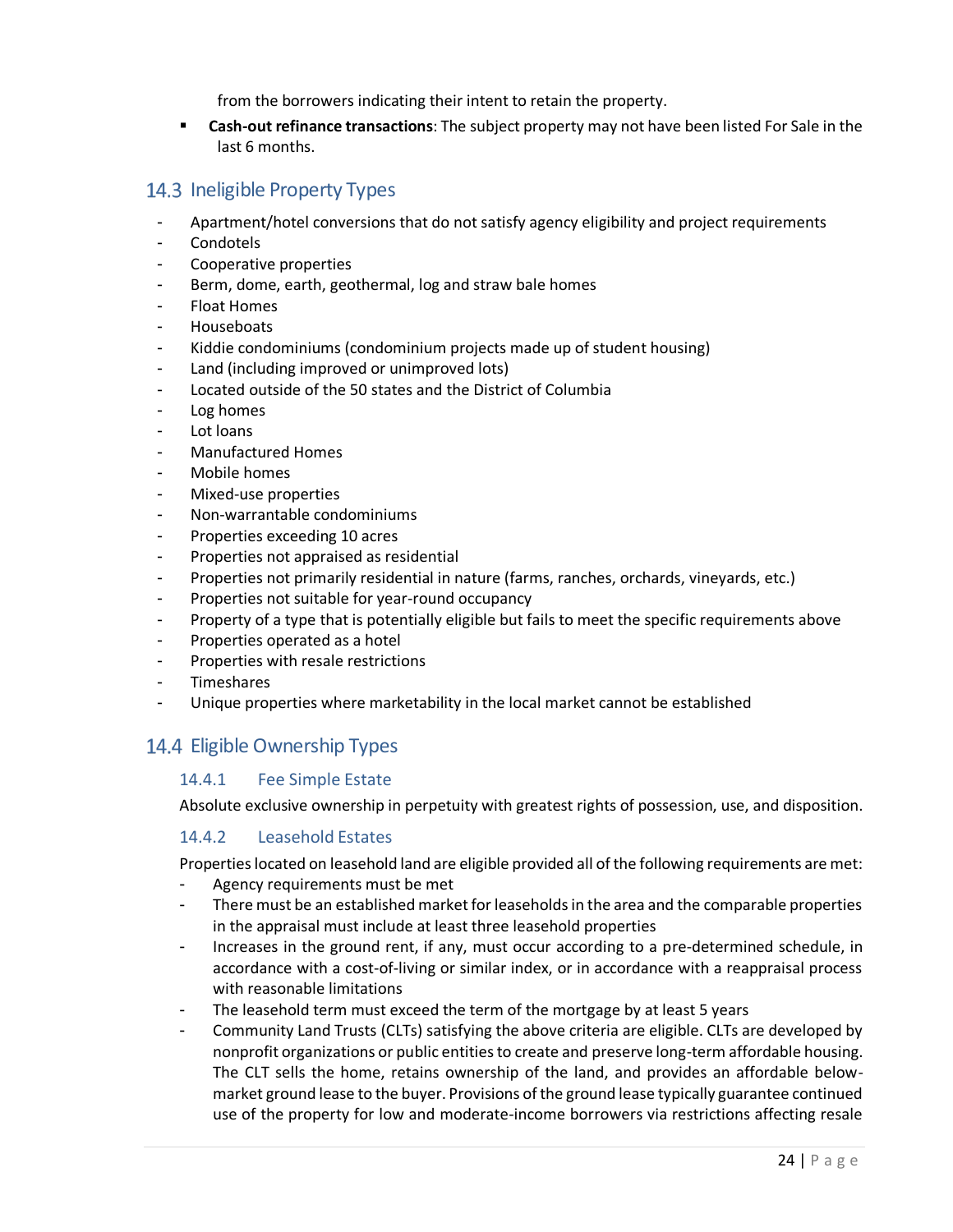of the property improvements. Because the buyer is paying a subsidized price, the sales price is not an indicator of market value – therefore the LTV ratio must be determined by dividing the loan amount by the appraised value of the improvements and leasehold interest. The appraisal must be prepared in accordance with applicable GSE requirements.

## <span id="page-24-0"></span>14.5 Max. Number of Financed Properties

- Primary Residence & Second Home: Unlimited financed properties
- MTGMAC will finance up to 4 properties with a maximum unpaid principal balance of \$4,000,000.
- Joint ownership in residential real estate is considered the same as total ownership and is subject to the same restriction.

## <span id="page-24-1"></span>14.6 Property Flips

Property Flips occur when a property is resold within 6 months (close of escrow to close of escrow) of the initial purchase and is up to underwriter's discretion.

## <span id="page-24-2"></span>14.7 Appraisal Types

MTGMAC requires a traditional full appraisal with an interior inspection. Exterior only appraisals or evaluations, property inspection waivers, AVMs, or BPOs are not permitted.

Appraisals should include all required photos, exhibits, and addendums and be on one of the following acceptable forms:

- Uniform Residential Appraisal Report: (Fannie Mae 1004 / Freddie Mac 70)
- Individual Condominium Unit Appraisal Report: (Fannie Mae 1073 / Freddie Mac 465)
- Individual Cooperative Interest Appraisal Report: (Fannie Mae 2090)
- Small Residential Income Property Appraisal Report (Fannie Mae 1025 / Freddie Mac 72)
- Appraisal Update or Completion Certificate (Fannie Mae 1004D / Freddie Mac 442) The appraisal update must be in compliance with:
	- Uniform Standards of Professional Appraisal Practice (USPAP)
	- Federal Housing Finance Agency (FHFA) Appraisal Independence Requirements (AIR)

Note: FHA appraisals are acceptable provided they are on the Fannie Mae/Freddie Mac acceptable forms noted above.

### <span id="page-24-3"></span>14.8 Appraisal Requirements

In order to ensure a reliable valuation of the underlying property, a thorough appraisal framework is required which includes at minimum at least one Appraisal and one additional valuation tool.

Appraisal Requirements: The appraisal report must not be more than 180 days old on the date of the note. An appraisal update is allowed on appraisals older than 120 days, but not older than 180 days. All appraisals must meet the Uniform Appraisal Dataset requirements determined by Fannie Mae (as modified by Fannie Mae from time to time).

- One appraisal required for all loans  $\le$  \$2,000,000
- <span id="page-24-4"></span>Two appraisals required for all loans  $>$  \$2,000,000

## 14.9 Transferred Appraisals

Transferred Appraisals are not allowed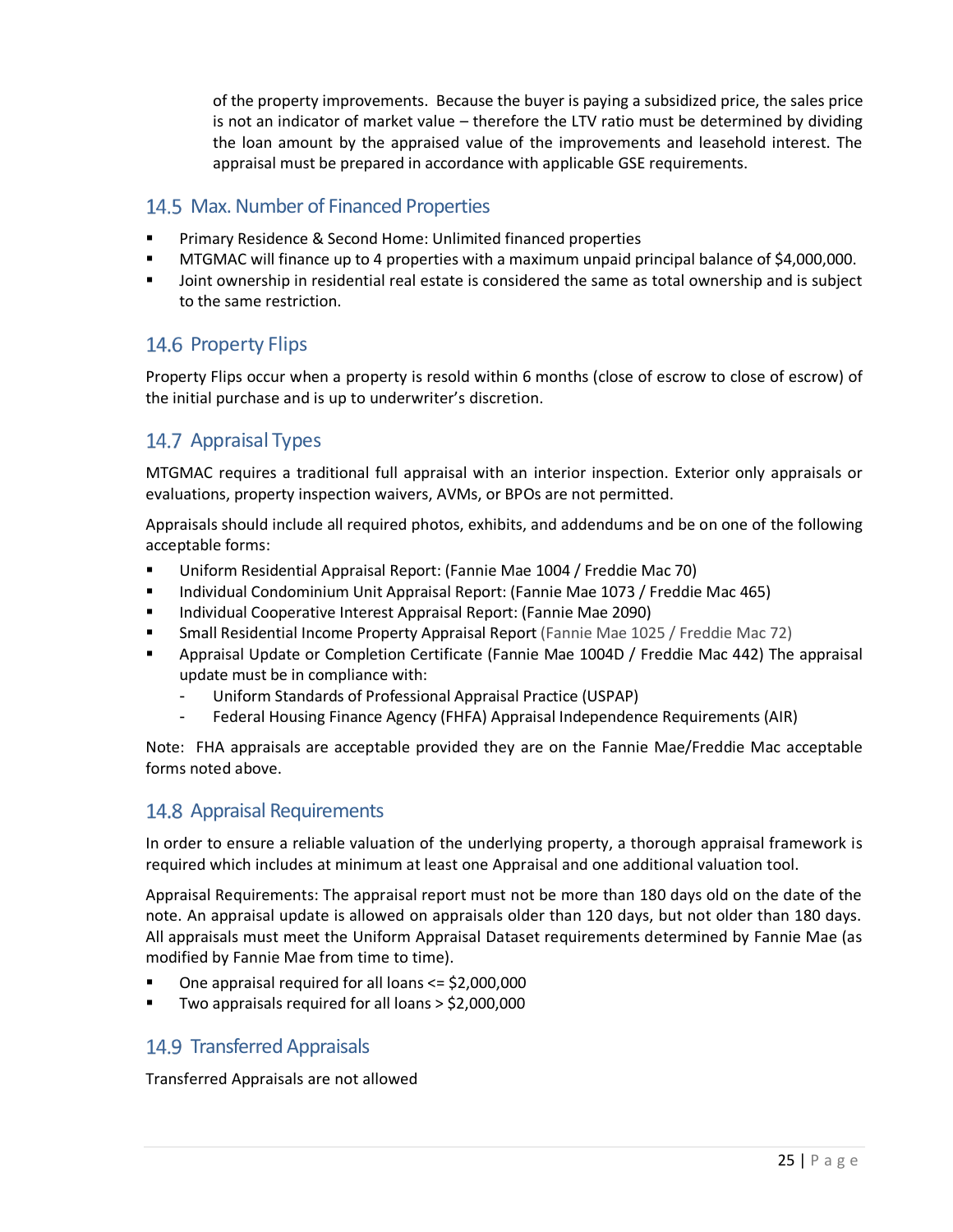## <span id="page-25-0"></span>14.10 Third Party Appraisal Review

- The seller must order an appraisal desk review product for each loan from a vendor listed on the Approved Appraisal Desk Review Vendors.
	- CDA report from Clear Capital
	- ARR from ProTeck
	- ARA from Computershare
- A copy of the appraisal desk review report should be submitted in the loan file. The review must not be over 120 days old from the date of the Note.
- **■** If the desk review produces a value in excess of a 10% negative variance to the appraised value, the loan is not eligible for purchase; provided, the seller has the option to then ask the MTGMAC to order a Field Review to support the appraised value. If the field review also produces a value in excess of a 10% negative variance to the appraised value, then the loan will remain ineligible for purchase.
- All appraisals are reviewed for eligibility as well as value support. However, the use of an appraisal review product does not relieve the seller of its representations and warranties relating to the property and the appraisal including the underwriting thereof.

## <span id="page-25-1"></span>14.11 Home Equity Combined Loan-to-Value (HCLTV)

The HCLTV is calculated by adding the first lien amount to the combined total of the junior liens. (adding the outstanding balance of loans, the remaining balance of lines in repayment without ability to make new draws, and the greater of the line amount or outstanding balance for lines of credit that are active where the borrower continues to have the ability to make new draws). When a junior lien is present, payment must be included when calculating the qualifying ratios, and the HCLTV must not exceed program guidelines.

## <span id="page-25-2"></span>14.12 Value Seasoning

If borrower has less than 12 months ownership in the property, LTV/CLTV is calculated on the lower of the purchase price or appraised value. If the borrower has owned property for more than 12 months, LTV/CLTV is based on the appraised value.

## <span id="page-25-3"></span>14.13 Loan Amount

The maximum loan amount is contained in the applicable product eligibility matrix.

### <span id="page-25-5"></span><span id="page-25-4"></span>14.14 Insurance Requirements

#### 14.14.1 Flood Insurance

Flood insurance consistent with standard Fannie Mae/Freddie Mac requirements must be in place.

#### <span id="page-25-6"></span>14.14.2 Hazard Insurance

Hazard insurance consistent with standard Fannie Mae/Freddie Mac requirements must be in place.

#### 14.14.3 Title Insurance

Title insurance consistent with standard Fannie Mae/Freddie Mac requirements must be in place.

## <span id="page-25-8"></span><span id="page-25-7"></span>15 Legal and Regulatory Requirements

Loans must be originated in accordance with applicable federal, state, and local laws and regulations.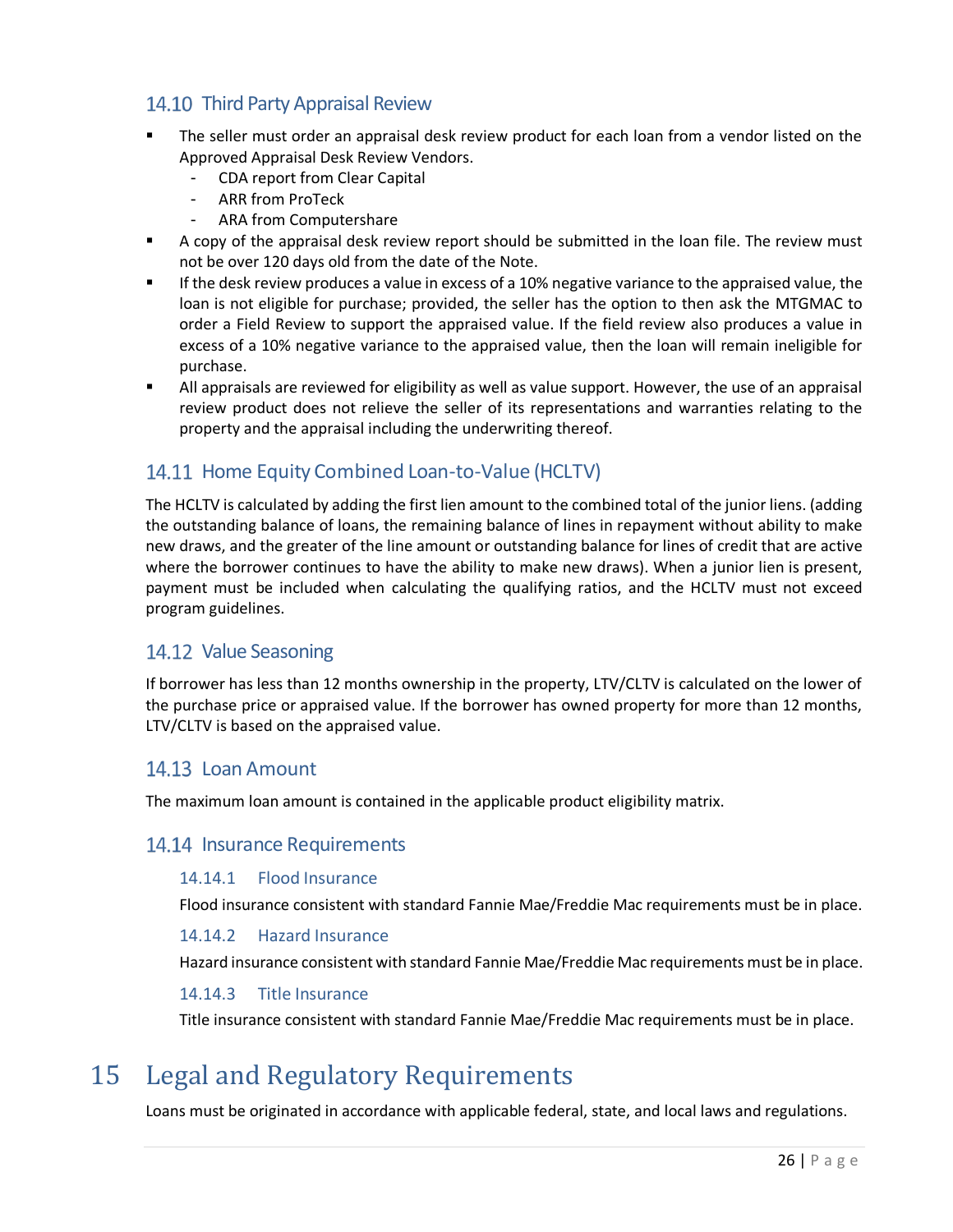## <span id="page-26-0"></span>16 Age of Documentation

- <span id="page-26-1"></span>- Income/Asset/Credit report must be dated within 90 days from closing
- Appraisal/prelim report must be dated within 120 days from closing

## <span id="page-26-2"></span>17 Additional Requirements

## 17.1 Escrow Waivers

- Property tax and insurance escrows may be waived.
- Individual state laws may supersede this requirement.

### <span id="page-26-3"></span>17.2 Escrow Holdback

Escrow Holdback is not eligible.

#### <span id="page-26-4"></span>17.3 Assumable

Adjustable Rate Notes – May be assumable based upon the note, in general Fannie Mae Notes contain an assumable clause. In any case, the verbiage in the Note and Closing Disclosure must match.

## <span id="page-26-5"></span>17.4 Prepayment Penalty (Investment Only)

Where permitted by applicable laws and regulations on an investment property, a prepayment charge may be assessed in the period between one (1) and two (2) years following the execution date of the Note. The following prepayment structures may be used:

- Declining structures that do not exceed 2% and do not drop below 1% in the first 2 years: (2%/1%) The prepayment charge will be equal to the percentage in effect and applied to any curtailment or the entire outstanding principal balance during the prepay period. The charge applies to loans that pay off due to refinance

The prepayment charge will be charged in effect to a full Payment or one or more partial Payments, and the total of all such Prepayment in any 12-month period exceeds twenty percent (20%) of the original Principal amount of the loan. Prepayment charge amount will be in an amount equal to:

- Two (2) percent of the portion of such prepayment if paid during the first year from the execution date of the Note
- One (1) percent of the portion of such prepayment if paid during the second year from the execution date of the Note

The following state restriction apply:

- Prepayment penalties are not allowed in AL, MD, NJ, NC, SC, WV
- Colorado, Texas: Prepayment penalties are not allowed for Cash-Out transaction
- Minnesota: Prepayment penalties are not allowed on loan balance less than \$100,000
- Pennsylvania: Prepayment penalties are not allowed on loan balance less than \$263,975 for calendar year 2021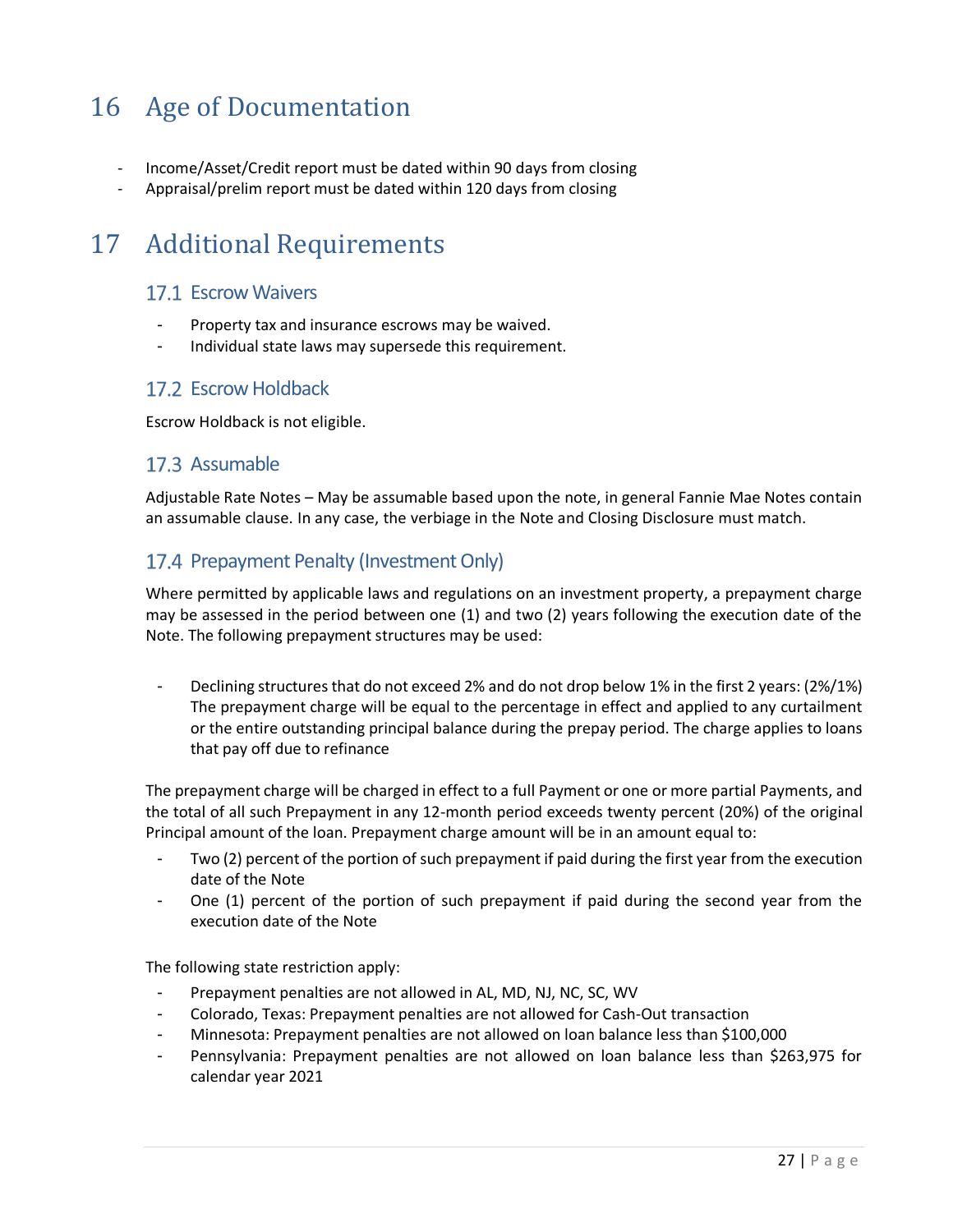## <span id="page-27-0"></span>17.5 Section 32: High-Cost Loans

High-cost loans (Section 32) as defined by applicable state and/or local regulations are not permitted.

## <span id="page-27-1"></span>17.6 Section 35: Higher Priced Mortgage Loan (HPML)

HPML only applies to principal residences.

MTGMAC will purchase loans that are defined as HPML only if all of the requirements listed below are met along with applicable product guidelines;

- QM Points and Fees audit must pass
- Escrows/Impounds are required for property taxes and homeowner's insurance (including flood insurance)
- All federal and state guidelines are met

Use the FFIEC Rate Spread Calculator to help determine Higher Priced Mortgage Loan (HPML) status: https://www.ffiec.gov/ratespread/newcalc.aspx

The calculator requires: Lock-In Date, APR, and the fixed term of the mortgage (in years).

A loan is "higher priced" if:

- It is a first-lien mortgage (other than a jumbo loan) with an Annual Percentage Rate (APR) that exceeds the published Average Prime Offer Rate (APOR) at the time the APR is set (lock date) by ≥ 1.5 percentage points
- It is a first-lien jumbo loan with an APR that exceeds the APOR at the time the APR is set (lock date) by  $\geq$  2.5 percentage points

Property Flipping with HPML is Ineligible

- Limitations on HPML loans for resale transactions within 180 days
- When a second appraisal is required per the TILA HPML Appraisal Rule the loan is considered on a case by case basis

For principal residences where the price reflected in the buyer's purchase agreement is higher than the amount listed below compared to the seller's acquisition price, a second appraisal will be required.

The amounts are as follows:

- More than a 10% increase if the seller acquired the property in the past 90 days;
- More than a 20% price increase if the seller acquired the property in the past 91 to 180 days
- See the CFPB TILA HPML Appraisal Rule for exemptions from this requirement.

### <span id="page-27-2"></span>17.7 State Restrictions

Refer to eligible states at http://www.MTGMACgroup.com/licensing Texas refinance loans that must close under Section 50(a)(6) requirements are not eligible.

## <span id="page-27-3"></span>17.8 Early Pay Off (EPO's)

Full Premium Recapture upon loan payoff within the first 6 months following the loan funding date.

### <span id="page-27-4"></span>17.9 Early Payment Default (EPD)

If any of the first four (4) monthly payments due after the loan sale date becomes delinquent MTGMAC considers this an Early Payment Default (EPD). EPD loans are subject to be repurchased by the Client pursuant to the Mortgage Loan Purchase Agreement